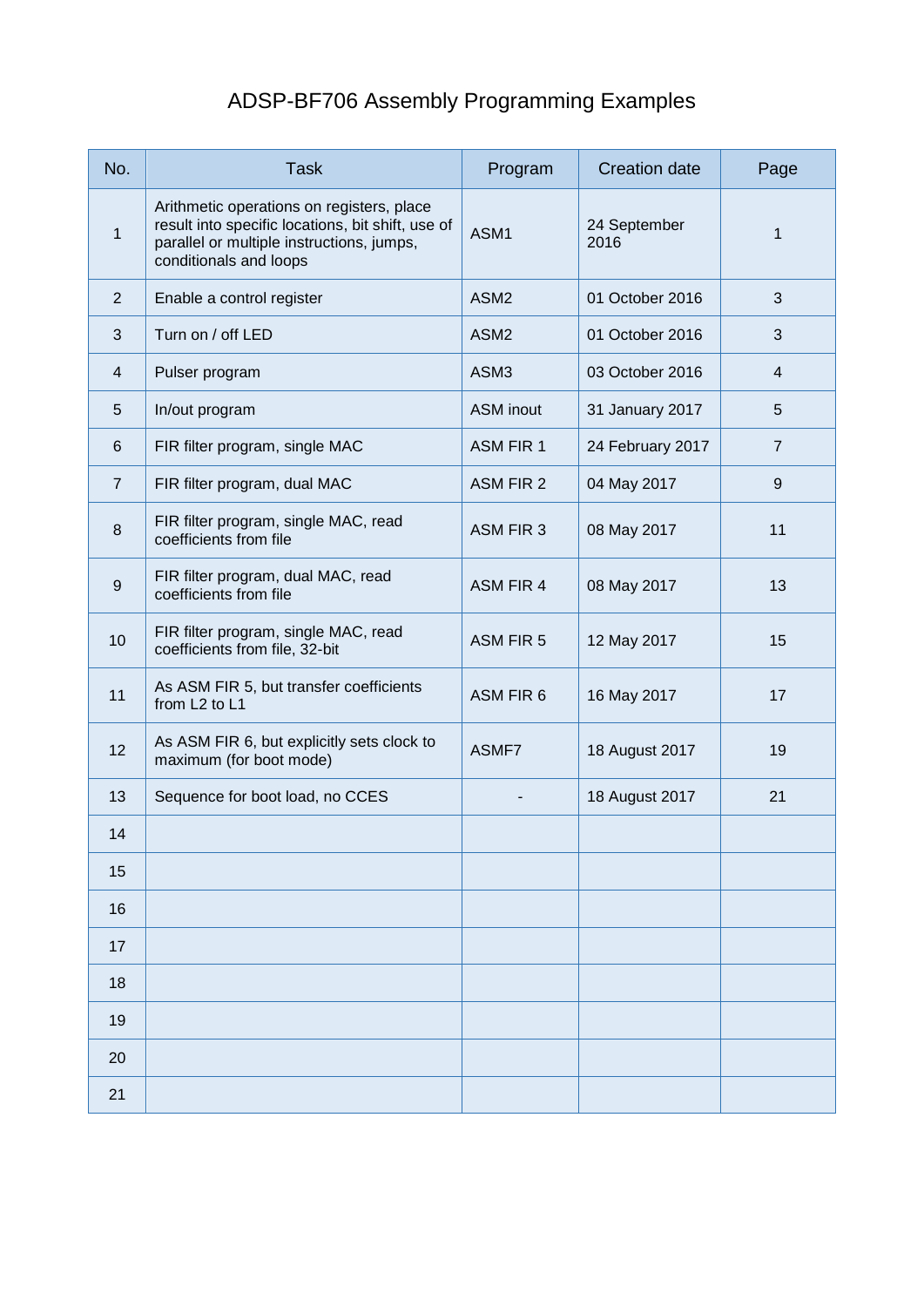```
/*
 Program ASM 1 tests various simple assembly language statements:
 1. 16 and 32-bit arithmetic
 2. Parallel instructions
 3. Constants
 4. Numbering formats
 5. Store and retrieve from memory
 6. Loops and conditionals
 7. Bit set/clear/toggle
 8. Arithmetic shifts
Author: Patrick Gaydecki
Date : 24.09.2016
*/
.section program;
.align 4;
.global _main;
.extern adi initComponents;
#define bb1 0.5r // Define a constant
_main:
\overline{7}/ call adi initComponents;
// 16-bit add and multiply. 
    r0=0; r1=0; r2=0; r3=0; r0.l=8192;
    r1.l=8192;
    r2.l=r0.l+r1.l; 
    r3=r0*r1:
     r3=r0.l*r1.l;
   a0 = r0.1*r1.1;
// 32-bit add and multiply. 
    r0=0; r1=0; r2=0; r3=0; r0.h=8192;
     r1.h=8192;
    r2=r0+r1;r3=r0*r1;a0=r0.h*r1.h;// 16-bit add, multiply, increment and parallel move. 
    r0=0; r1=0; r2=0; r3=0;p0=9; r0.l=8192;
     r1.l=b#101; // The #b indicates a bianry value.
     r1.l=0.125r; // The r suffix indicates fractional value.
    r1.l=bb1;r1=0; r1=bb1; // This is the same as r1.l=bb1;
     r1.h=bb1;
     r2.l=r0.l+r1.l;
     A0=r0.l*r1.l;
    A0+=r0.1*r1.1||r2 = [i0++]; // Parallel multiply and move.
// Now test multiplier instruction options
    r0=0; r1=0; r2=0; r3=0;r0=0x100;
    r0=0.2r;r1=0.3r;
    r2=r0.l*r1.l; // This gives r2=0.06
    r2 = r0.1 * r1.1 (FU); // This gives r2 = 0.03r0=100; r1=250;<br>r2=r0+r1;// This gives r2=15e// Memory move operations.
    r0=0;r1=0;r2=0;r3=0;
     p0=0x11800000; 
     r0=0.34719r;
```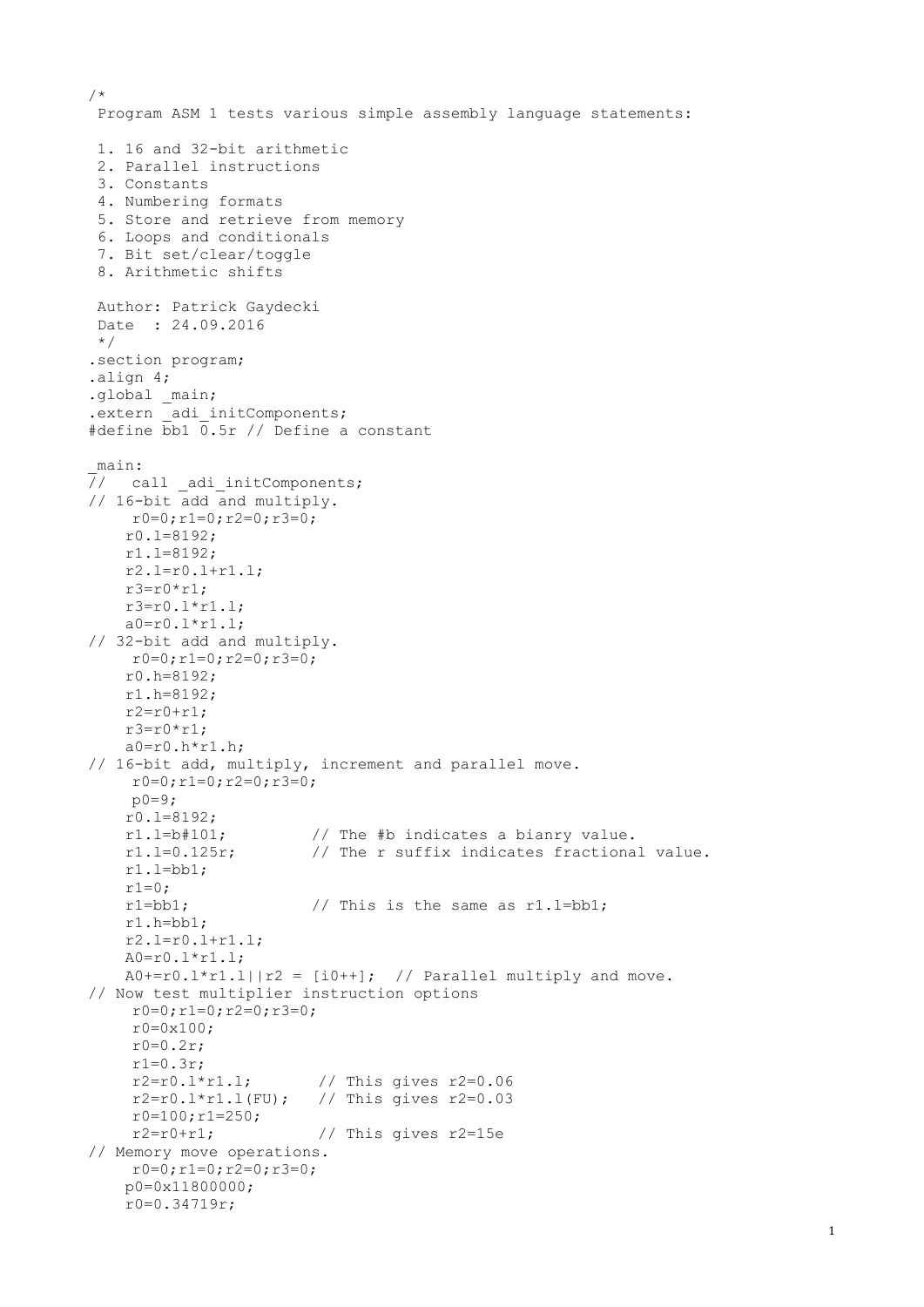```
[p0]=r0; // Load to memory
    r1=[p0]; // Retrieve data from memory
   [p0++]=r0; // This increments by 4, since it is a 32-bit word.// Now test loop structures.
   r0=0:
    loop lc0=10;
   r0+-1;loop end;
// Now test condition code bit cc.
   a0=0; a1=0;r0=0.2r;r1=0.3r;cc=r0\leq r1; // If r0\leq r1, set cc to true, (i.e. 1) if cc jump lq1; // Jump to lq1 if cc=1 
   nop; \frac{1}{2} // Jump instruction
lq1:
    r0=0.67r;
   cc=r1\le r0; // If r0\le r1, set cc to true, (i.e. 1)
   if cc jump lq2; // Jump to lq1 if cc=1nop; \frac{1}{2} Jump instruction
log2:// Now test a bit set/clear/toggle operations.
   r0=0;
   bitset (r0, 7);
   bitclr(r0,7);bittgl ( r0, 24); bittgl (r0, 24); 
    nop;
// Now test arithmetic shift operations.
   r0=0:r1=0:r2=0; r0.l=b#110000;
    r0.l=r0.l>>>3; // Arithmetic right shift
    r0.l=r0.l<<2; // Arithmetic left shift
    r2.l=b#10;
// Now place in r1.l contents of r0.l A-shifted by contents of r2.l.
    r1.l=ashift r0.l by r2.l;
    rts;
. main.end:
```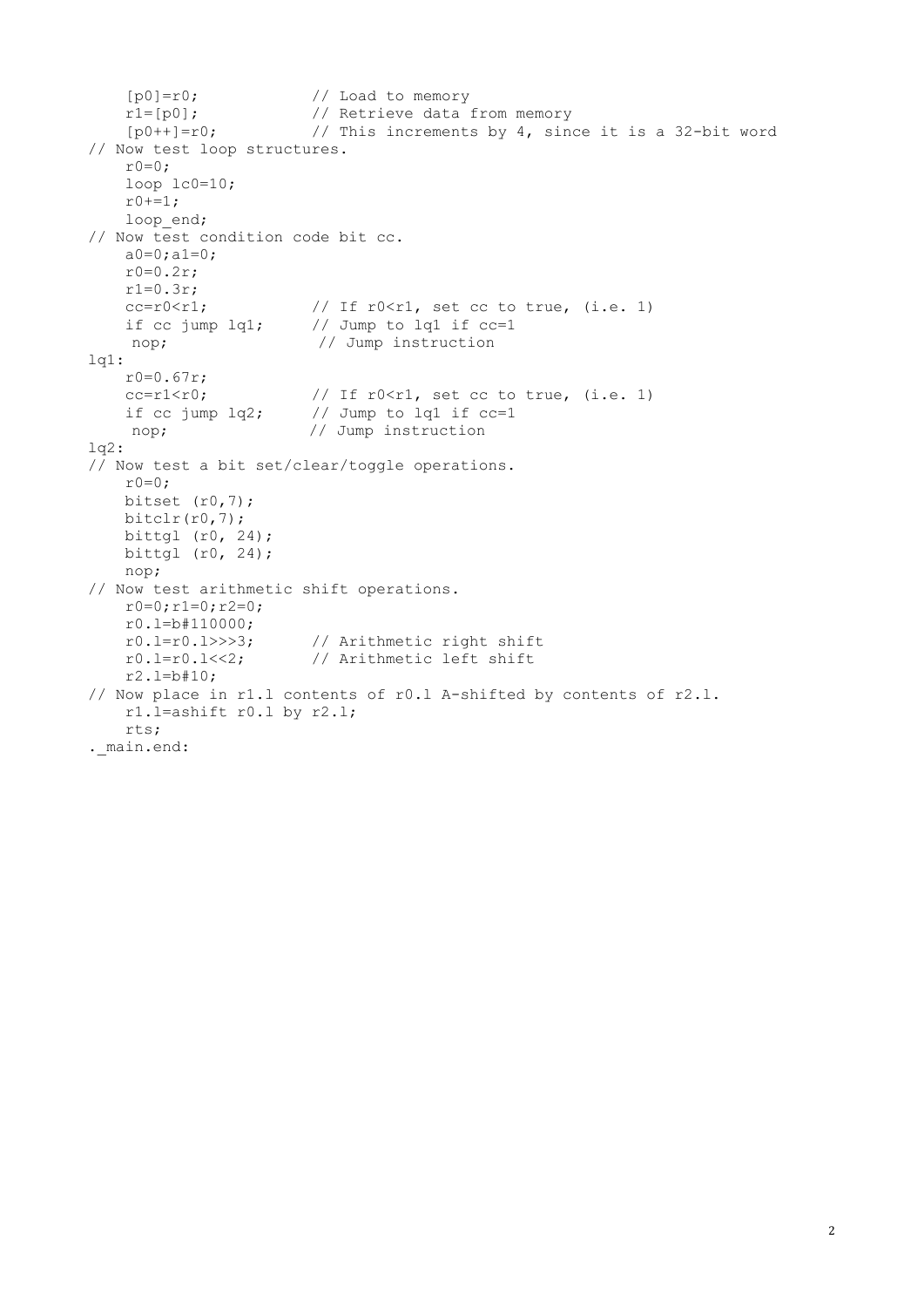/\* Program ASM 2 flashes LED0, which is connected to pin 3 of the GPIO port C (PC3). It takes #define statements from the header file "defBF706.h". Note it only uses two, i.e. the port direction register (REG PORTC DIR SET) and the port data register (REG PORTC DATA). First, it enables output on pin3 of port C. Next it enters a loop to pulse the pin. Note: the pit must be low for the LED to turn (since the LED's cathode is connected to the pin). There is an error in the EVM manual, which states the pin must be high. Author: Patrick Gaydecki Date : 01.10.2016  $\star$  / .section program; .align 4; .global \_main; .extern adi initComponents; #define REG\_PORTC\_DIR\_SET  $0x2004011C$  /\* PORTC Port x GPIO Direction Set Register \*/ #define REG\_PORTC\_DATA  $0x2004010C$  /\* PORTC Port x GPIO Data Register \*/ \_main:  $r0=0;$  r1=b#1000; // Set the direction and data registers. p0=REG\_PORTC\_DIR\_SET; p1=REG\_PORTC\_DATA; // Set bit 3, port c as output.  $[p0]=r1;$ // Endless loop. flash: p3=1000000; loop lc0=p3; //delay nop; // Turn on LED0.  $[p1]=r0;$ loop\_end;  $p3=1000000;$  loop lc0=p3; //delay nop; // Turn off LED0.  $[p1]=r1;$ loop end; jump flash; rts; . main.end: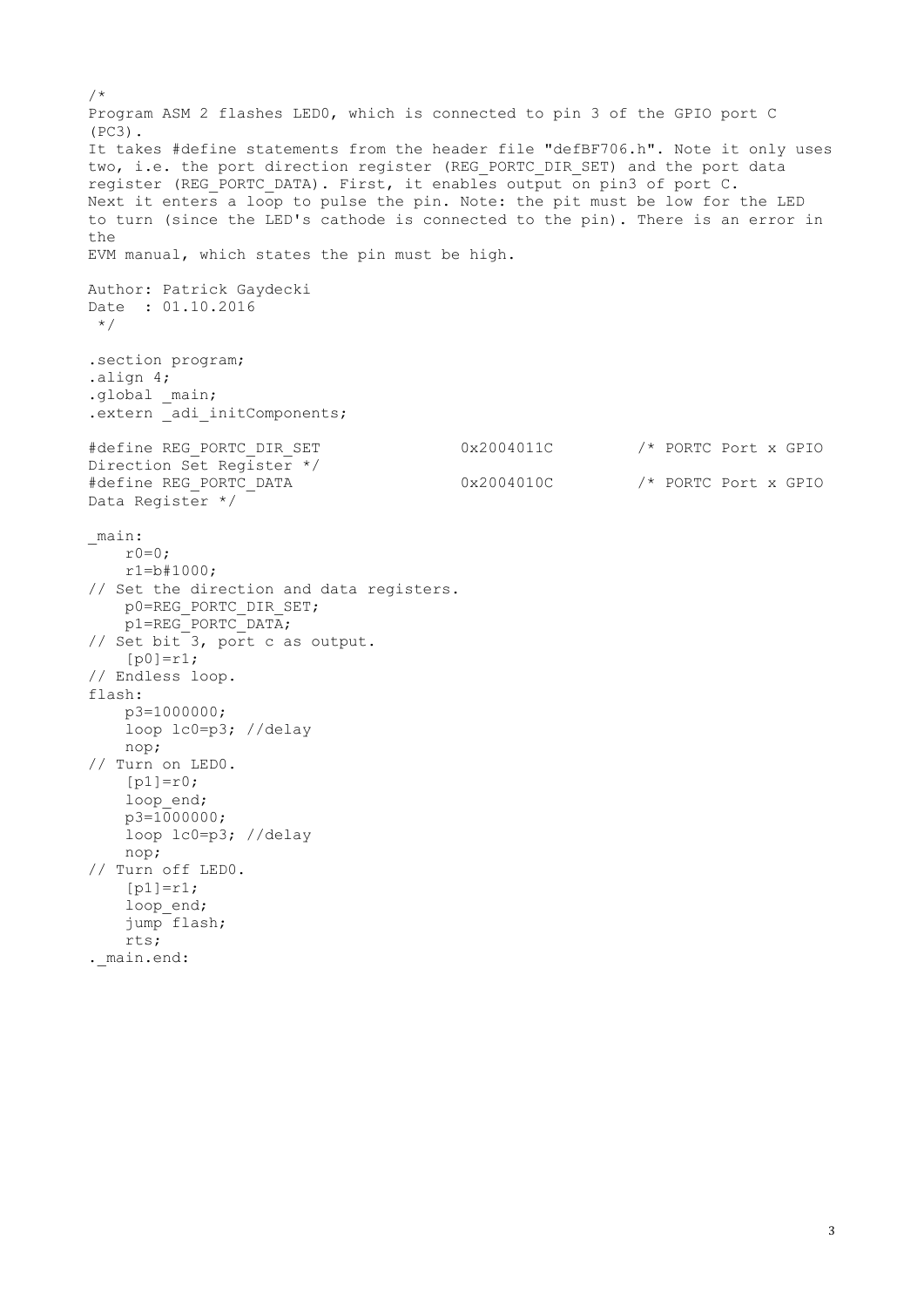```
/*
Program ASM 3 pulses pin 0 of the GPIO port C (PC3).
It takes #define statements from the header file "defBF706.h". Note it only uses
two, i.e. the port direction register (REG PORTC DIR SET) and the port data
register (REG PORTC DATA). First, it enables output on pin 0 of port C.
Next it enters a loop to pulse the pin.
Author: Patrick Gaydecki
Date : 03.10.2016
\star /
.section program;
.align 4;
.extern adi initComponents;
.global main;
#define REG_PORTC_DIR_SET 0x2004011C /* PORTC Port x GPIO
Direction Set Register */
#define REG_PORTC_DATA 0x2004010C /* PORTC Port x GPIO 
Data Register */
_main:
   r0=0;
   r1=b#1;// Set the direction and data registers.
    p0=REG_PORTC_DIR_SET;
    p1=REG_PORTC_DATA;
// Set bit 0, port c as output.
   [p0]=r1;// Endless loop.
pulser:
   [p1]=r0;[p1]=r1; jump pulser;
    rts;
. main.end:
```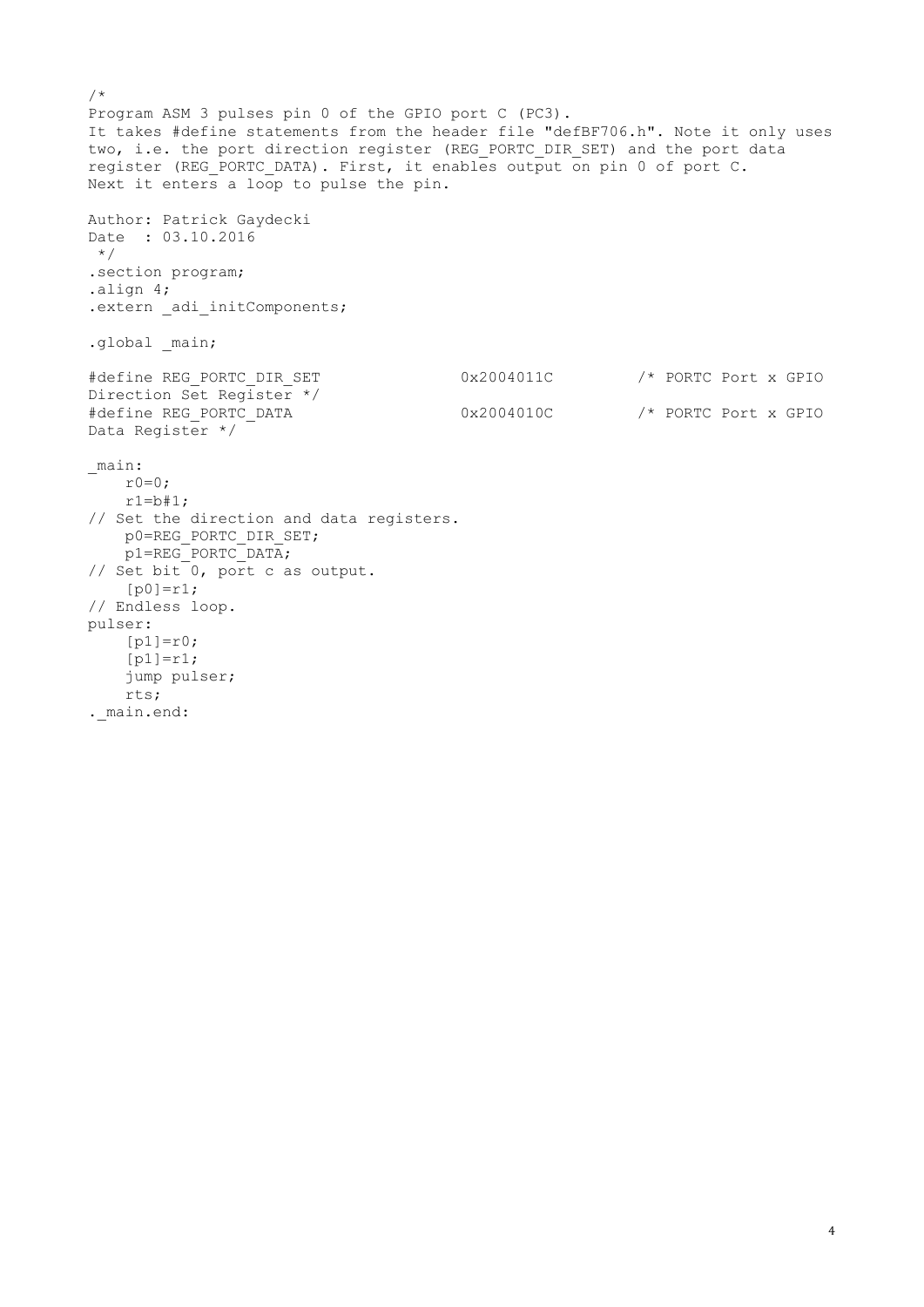```
/*
Program ASM inout demonstrates a simple audio in-out capability of the ADSP-BF706 EZ-KIT 
Mini evaluation system using a polled, sample-by-sample algorithm. The program is written
in assembly code, so is optimized for high speed operation. It is also entirely self-
contained, using only the header defBF706.h for the addresses of the BF706 registers.
Author: Patrick Gaydecki
Date : 31.01.2017
*/
.section program;
.align 4;
.global main;
#include <defBF706.h>
_main:
call codec_configure;
call sport_configure;
get audio:
\bar{v} vait left:
R0=[REG SPORT0 CTL B]; CC=BITTST(R0, 31); if !CC jump wait left; // Wait left flag in
R0=[REG SPORT0 RXPRI B]; [REG SPORT0 TXPRI A]=R0; // Write left out
wait right:
R0=[REG_SPORT0_CTL_B]; CC=BITTST(R0, 31); if !CC jump wait right; // Wait right flag in
R0=[REG_SPORT0_RXPRI_B]; [REG_SPORT0_TXPRI_A]=R0; // Write right out
jump get audio;
rts;
._main.end:
// Function codec configure initialises the ADAU1761 codec. Refer to the control register
// descriptions, page 51 onwards of the ADAU1761 data sheet.
codec_configure:
[--SP] = RETS; // Push stack (only for nested calls)
R1=0x01(X); R0=0x4000(X); call TWI write; // Enable master clock, disable PLLR1=0x7f(X); R0=0x40f9(X); call TWI write; // Enable all clocks
R1=0x03(X); R0=0x40fa(X); call TWI_write; // Enable all clocks
R1=0x01(X); R0=0x4015(X); call TWI write; // Set serial port master mode
R1=0x13(X); R0=0x4019(X); call TWI_write; // Set ADC to on, both channels
R1=0x21(X); R0=0x401c(X); call TWI write; // Enable left channel mixer
R1=0x41(X); R0=0x401e(X); call TWI write; // Enable right channel mixer
R1=0x03(X); R0=0x4029(X); call TWI write; // Turn on power, both channels
R1=0x03(X); R0=0x402a(X); call TWI_write; // Set both DACs on
R1=0x01(X); R0=0x40f2(X); call TWI<sup>-</sup>write; // DAC gets L, R input from serial port
R1=0x01(X); R0=0x40f3(X); call TWI_write; // ADC sends L, R input to serial port
R1=0x0b(X); R0=0x400a(X); call TWI write; // Set left line-in gain to 0 dB
R1=0x0b(X); R0=0x400c(X); call TWI write; // Set right line-in gain to 0 dB
R1=0xe7(X); R0=0x4023(X); call TWI_write; // Set left headphone volume to 0 dB
R1=0xe7(X); R0=0x4024(X); call TWI<sup>-</sup>write; // Set right headphone volume to 0 dB
R1=0x00(X); R0=0x4017(X); call TWI write; // Set codec default sample rate, 48 kHz
nop;
RETS = [SP++]; \frac{1}{2} // Pop stack (only for nested calls)
rts;
codec_configure.end:
// Function sport_configure initialises the SPORT0. Refer to pages 26-59, 26-67,
// 26-75 and 26-76 of the ADSP-BF70x Blackfin+ Processor Hardware Reference manual.
sport_{configure:}<br>R0=0x3F0(X); [REG PORTC FER]=R0;
                                             // Set up Port C in peripheral mode
R0=0x3F0(X); [REG\_PORTC\_FER\_SET]=R0; // Set up Port C in peripheral mode R0=0x2001973; [REG\_SPORTO CTL A]=R0; // Set up SPORT0 (A) as TX to codec,
R0=0x2001973; [REG_SPORTO_CTL_A]=R0; // Set up SPORTO (A) as TX to codec, 24 bits<br>R0=0x0400001; [REG_SPORTO_DIV_A]=R0; // 64 bits per frame, clock divisor of 1<br>R0=0x1973(X); [REG_SPORTO_CTL_B]=R0; // Set up SPORTO (B) as 
                                             // 64 bits per frame, clock divisor of 1
R0=0x1973(X); [REG SPORT0 CTL B]=R0; // Set up SPORT0 (B) as RX frm codec, 24 bits
R0=0x0400001; [REG SPORT0 DIV B]=R0; // 64 bits per frame, clock divisor of 1
rts;
sport_configure.end:
// Function TWI write is a simple driver for the TWI. Refer to page 24-15 onwards
// of the ADSP-BF70x Blackfin+ Processor Hardware Reference manual.
TWI write:
R3=R0 <<0x8; R0=R0 >>>0x8; R2=R3|R0; // Reverse low order and high order bytes
R0=0x3232(X); [REG_TWI0_CLKDIV]=R0; // Set duty cycle
R0=0x008c(X); [REG_TWI0_CTL]=R0; // Set pre-scale and enable TWI
```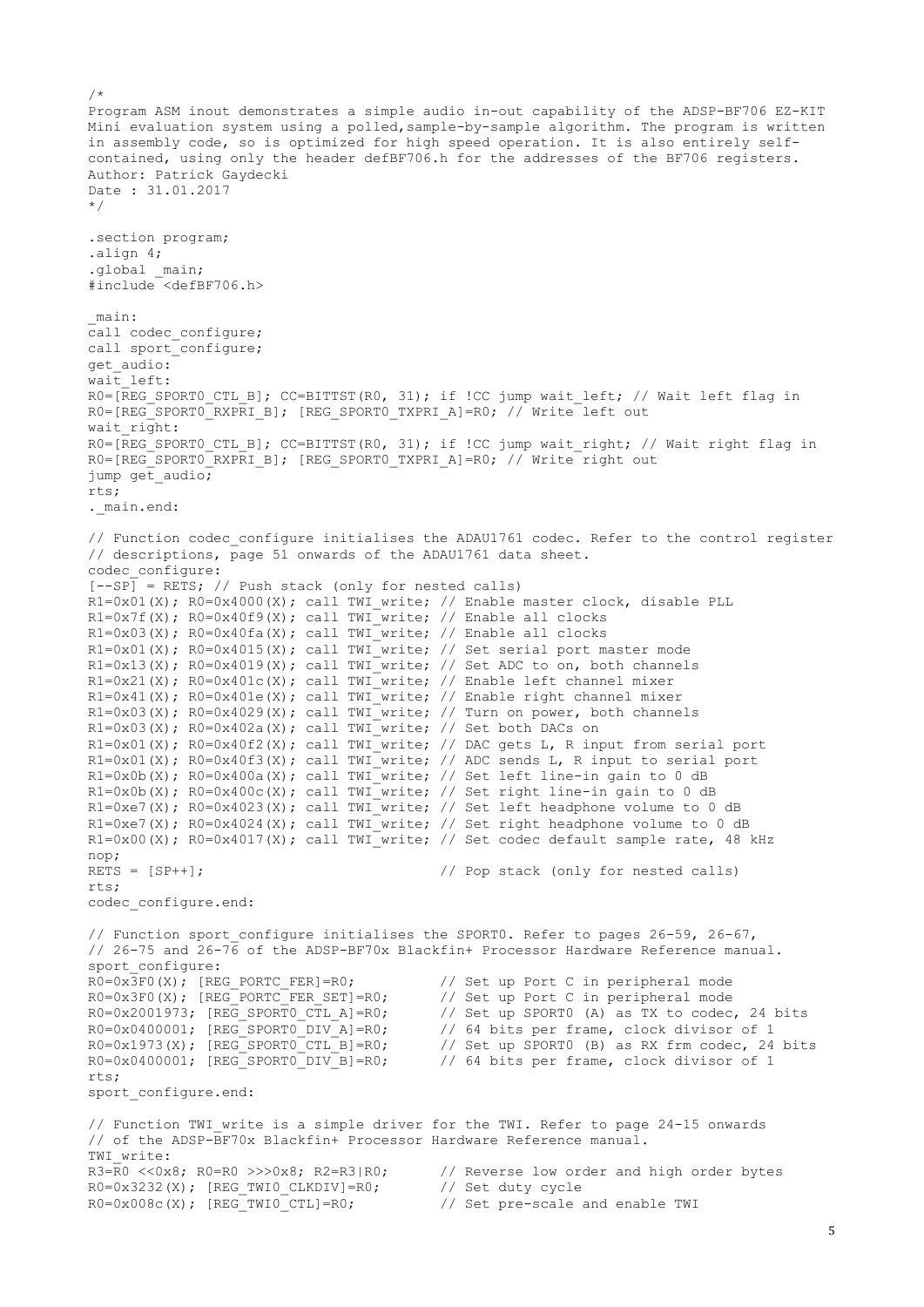```
R0=0x0038(X); [REG_TWIO_MSTRADDR]=R0; // Address of codec [REG_TWIO_TXDATA16]=R2; // Address of regist
                                          // Address of register to set, LSB then MSB
R0=0x00c1(X); [REG TWI0 MSTRCTL]=R0; // Command to send three bytes and enable TX
[--SP] = RETS; call delay; RETS = [SP++]; // Delay
[REG_TWI0_TXDATA8]=R1; // Data to write
[--SP] = RETS; call delay; RETS = [SP++]; // Delay
R0=0x050; [REG_TWI0_ISTAT]=R0; // Clear TXERV interrupt
[--SP] = RETS; call delay; RETS = [SP++]; // Delay
R0=0x010; [REG_TWI0_ISTAT]=R0; // Clear MCOMP interrupt
rts;
TWI_write.end:
// Function delay introduces a delay to allow TWI communication
delay:
p0=0x8000;
loop lc0=p0;
nop; nop; nop;
loop end;
rts;
delay.end:
```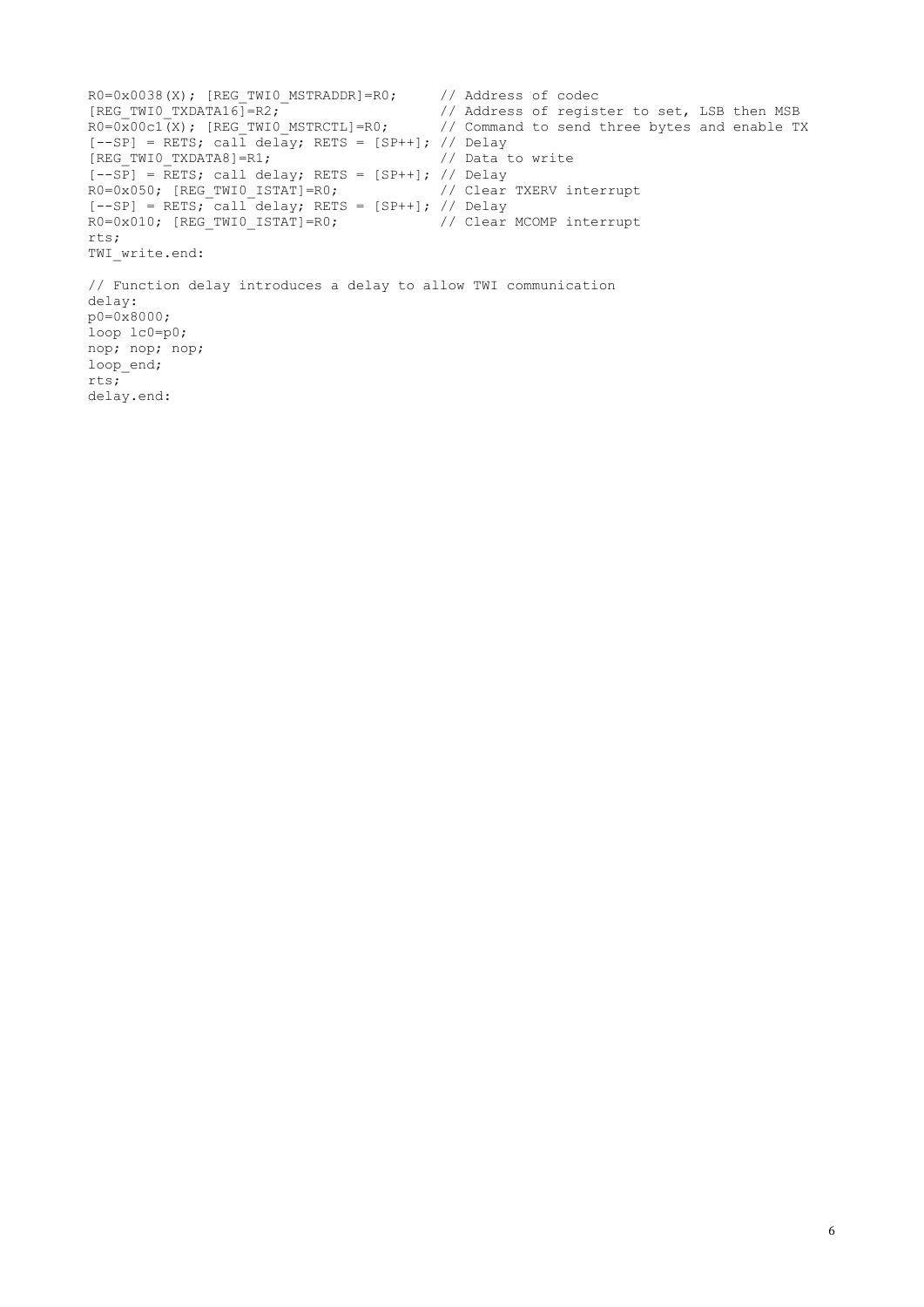Program ASM FIR 1 demonstrates a simple audio FIR filtering capability of the ADSP-BF706 EZ-KIT Mini evaluation system using a polled, sample-by-sample algorithm. The program is written in assembly code, so is optimised for high speed operation. It is also entirely self-contained, using only the header defBF706.h for the addresses of the BF706 egisters. The version below can uses single MAC instructions, and can handle up to 8050 taps. Author: Patrick Gaydecki Date : 24.02.2017 \*/ .section program; .global main; .align 4; #include <defBF706.h> # define n 8 # define na2 0.125r \_main: call codec configure; call sport\_configure; // Load filter coefficients in L1 memory, Block B. All are same value. // The w[] operator does a 16-bit load.  $P() = n$  $R0=0$ : R0.L=na2; I1=0x11900000; loop LC0=P0;  $W[I1++]=RO.L;$ loop\_end;  $I0=0x11800000;B0=I0;L0=(n*2);$  // Circular buffer for input data, Block A I1=0x11900000;B1=I1;L1=(n\*2); // Circular buffer for filter coefficients, Block B  $P0=n-1;$ get\_audio: wait left: R0=[REG SPORT0 CTL B]; CC=BITTST(R0, 31); if !CC jump wait left; // Wait left flag in R0=[REG\_SPORT0\_RXPRI\_B];  $A0 = 0$  ||  $W[IO++] = R0.H$ || R1.H =  $W[II++]$ ;  $P0=n-1;$ LOOP LC0=P0; A0+= R0.H \* R1.H|| R0.H = W[I0++] || R1.H = W[I1++]; // Filter left LOOP\_END;  $A0+=$  $R0.H * R1.H$ ||I0-=2; R0=A0; [REG\_SPORT0\_TXPRI\_A]=R0; wait right: R0=[REG SPORTO CTL B]; CC=BITTST(R0, 30); if !CC jump wait right; // Wait right flag in R0=[REG\_SPORT0\_RXPRI\_B]; [REG\_SPORT0\_TXPRI\_A]=R0; // Write right out jump get audio; rts; .\_main.end: // Function codec configure initialises the ADAU1761 codec. Refer to the control register // descriptions, page 51 onwards of the ADAU1761 data sheet. codec\_configure:  $[-SP] = RETS;$  // Push stack (only for nested calls) R1=0x01(X); R0=0x4000(X); call TWI write; // Enable master clock, disable PLL  $R1=0x7f(X)$ ;  $R0=0x40f9(X)$ ; call TWI\_write; // Enable all clocks  $R1=0x03(X)$ ;  $R0=0x40fa(X)$ ; call TWI\_write; // Enable all clocks R1=0x01(X); R0=0x4015(X); call TWI<sup>-</sup>write; // Set serial port master mode  $R1=0x13(X)$ ;  $R0=0x4019(X)$ ; call TWI\_write; // Set ADC to on, both channels R1=0x21(X); R0=0x401c(X); call TWI write; // Enable left channel mixer R1=0x41(X); R0=0x401e(X); call TWI write; // Enable right channel mixer  $R1=0x03(X)$ ;  $R0=0x4029(X)$ ; call TWI<sup>\_w</sup>rite; // Turn on power, both channels  $R1=0x03(X)$ ;  $R0=0x402a(X)$ ; call TWI write; // Set both DACs on R1=0x01(X); R0=0x40f2(X); call TWI\_write; // DAC gets L, R input from serial port R1=0x01(X); R0=0x40f3(X); call TWI write; // ADC sends L, R input to serial port R1=0x0b(X); R0=0x400a(X); call TWI write; // Set left line-in gain to 0 dB  $R1=0x0b(X)$ ;  $R0=0x400c(X)$ ; call TWI<sup>-</sup>write; // Set right line-in gain to 0 dB R1=0xe7(X); R0=0x4023(X); call TWI write; // Set left headphone volume to 0 dB R1=0xe7(X); R0=0x4024(X); call TWI\_write; // Set right headphone volume to 0 dB R1=0x00(X); R0=0x4017(X); call TWI\_write; // Set codec default sample rate, 48 kHz

 $/$ \*

7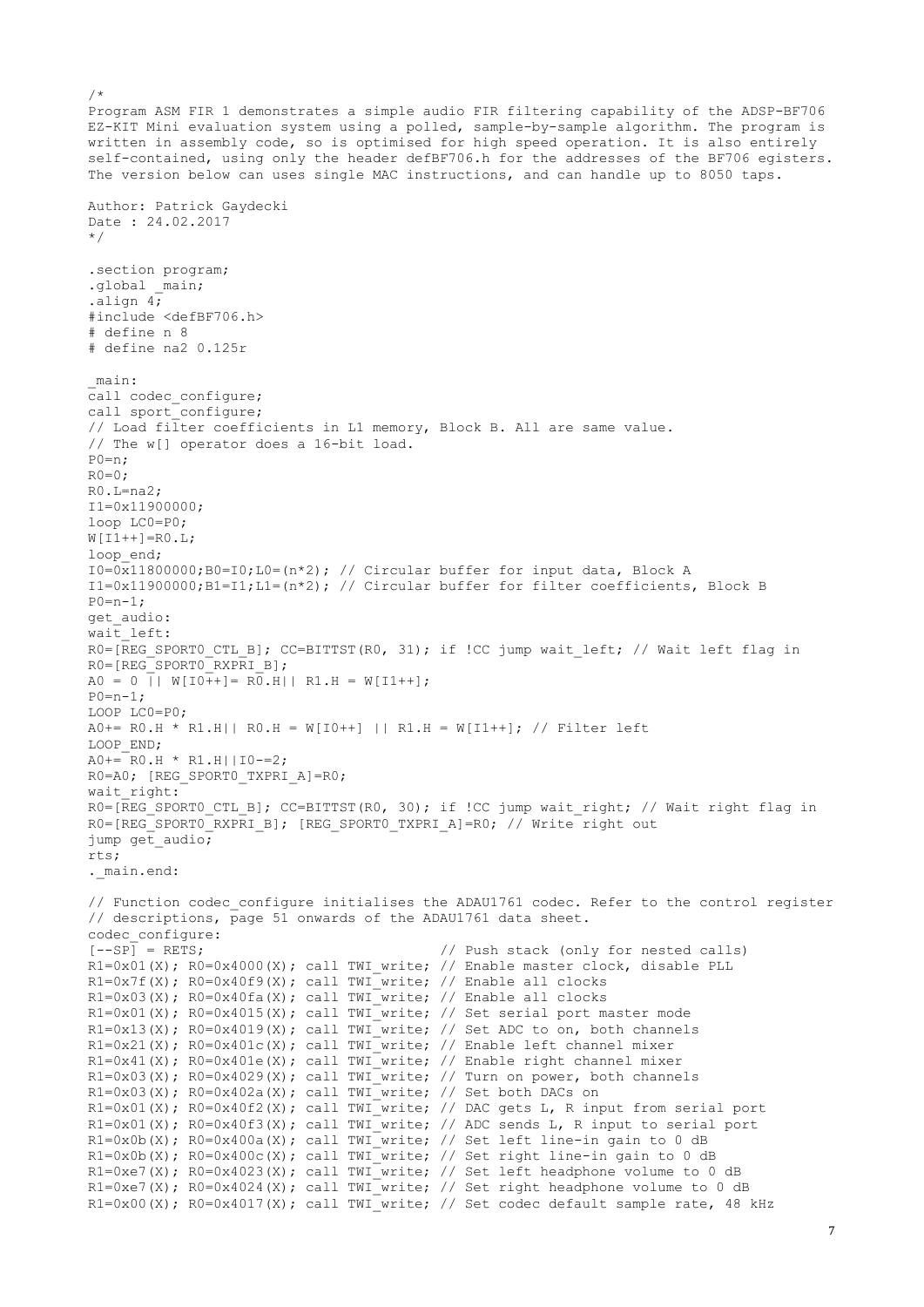```
NOP;
RETS = [SP++]; \frac{1}{2} // Pop stack (only for nested calls)
RTS;
codec_configure.end:
// Function sport configure initialises the SPORT0. Refer to pages 26-59, 26-67,
// 26-75 and 26-76 of the ADSP-BF70x Blackfin+ Processor Hardware Reference manual.
sport_configure:<br>R0=0x3F0(X); [REG PORTC FER]=R0;
                                                 // Set up Port C in peripheral mode
R0=0x3F0(X); [REG_PORTC_FER_SET]=R0; // Set up Port C in peripheral mode<br>R0=0x2001973; [REG_SPORTO_CTL_A]=R0; // Set up SPORT0 (A) as TX to codec<br>R0=0x0400001; [REG_SPORTO_DIV_A]=R0; // 64 bits per frame, clock divisor<br>R0=
R0=0x2001973; [REG SPORTO CTL A]=R0; // Set up SPORTO (A) as TX to codec, 24 bits
R0=0x0400001; [REG SPORT0 DIV A]=R0; // 64 bits per frame, clock divisor of 1
R0=0 \times 1973(X); [REG\_SPORTO\_CTL_B]=R0; // Set up SPORT0 (B) as RX from codec, 24 bits<br>R0=0 \times 0400001; [REG\_SPORTO_DIV_B]=R0; // 64 bits per frame, clock divisor of 1
                                                 1/64 bits per frame, clock divisor of 1
RTS;
sport configure.end:
// Function TWI write is a simple driver for the TWI. Refer to page 24-15 onwards
// of the ADSP-BF70x Blackfin+ Processor Hardware Reference manual.
TWI write:
R3=R0 <<0x8; R0=R0 >>>0x8; R2=R3|R0; // Reverse low order and high order bytes R0=0x3232(X); [REG_TWIO_CLKDIV]=R0; // Set duty cycle
R0=0x3232(X); [REG_TWIO_CLKDIV]=R0; // Set duty cycle
R0=0x008c(X); [REG_TWIO_CTL]=R0; // Set prescale and enable TWI
R0=0x0038(X); [REG_TWIO_MSTRADDR]=R0; // Address of codec
[REG_TWIO_TXDATA16]=R2; \frac{1}{1} // Address of register to set, LSB then MSB R0=0x00c1(X); [REG_TWIO_MSTRCTL]=R0; // Command to send three bytes and enable t:
                                                 // Command to send three bytes and enable tx
[-SPI = RETS; call delay; RETS = [SP++]; // Delay[REG_TWI0_TXDATA8]=R1; // Data to write
[--SP] = RETS; call delay; RETS = [SP++]; // Delay
R0=0x050; [REG_TWIO_ISTAT]=R0; // Clear TXERV interrupt
[--SP] = RESTS; \overline{call} delay; RETS = [SP++]; // Delay
R0=0 \times 010; [REG_TWI0_ISTAT]=R0; // Clear MCOMP interrupt
rts;
TWI write.end:
// Function delay introduces a delay to allow TWI communication
delay:
P0=0x8000;
loop LC0=P0;
NOP; NOP; NOP;
loop_end;
RTS;
delay.end:
```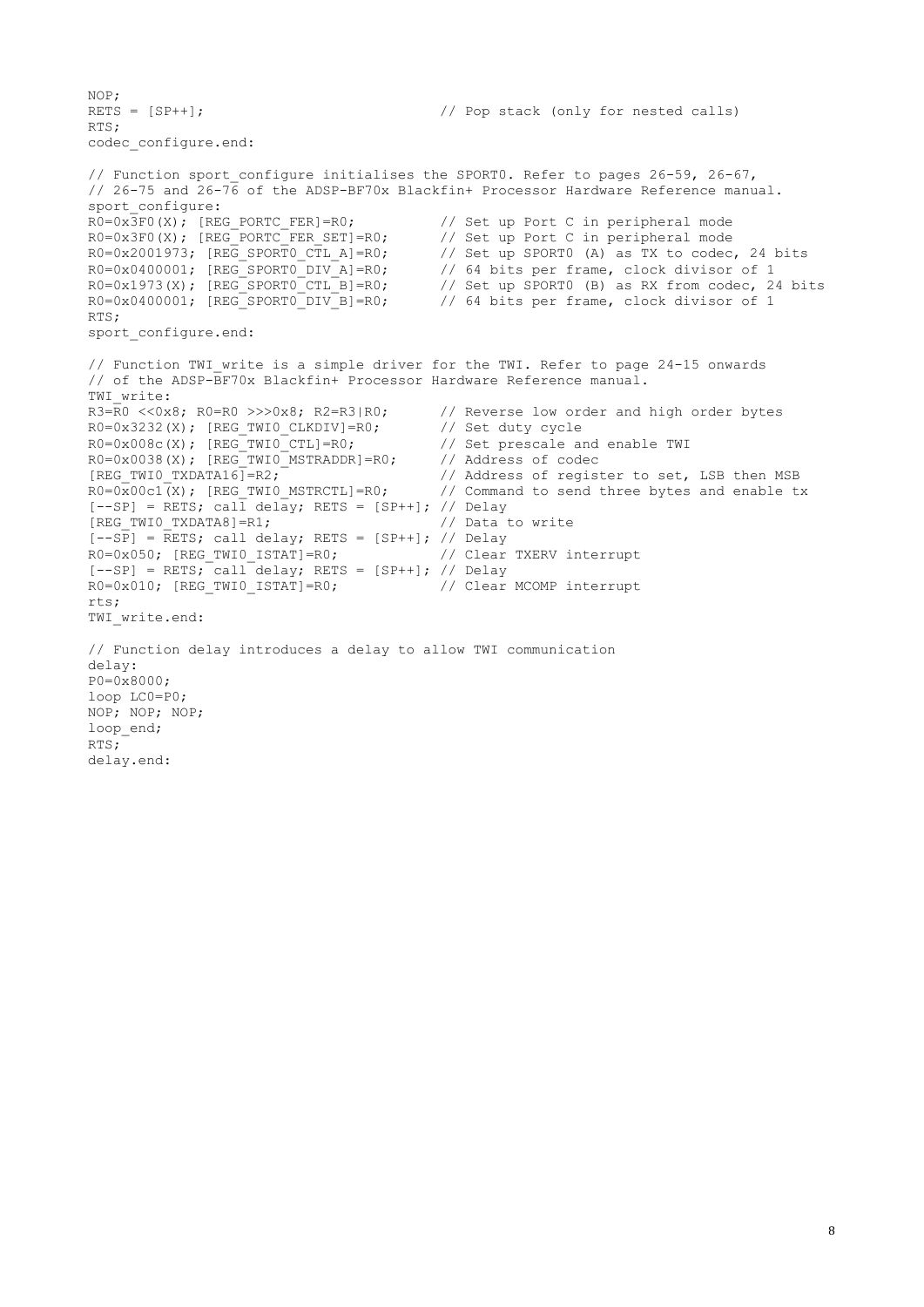Program ASM FIR 2 demonstrates a simple audio FIR filtering capability of the ADSP-BF706 EZ-KIT Mini evaluation system using a polled, sample-by-sample algorithm. The program is written in assembly code, so is optimised for high speed operation. It is also entirely self-contained, using only the header defBF706.h for the addresses of the BF706 registers. The version below uses dual MAC instructions, and can handle up to 12860 taps. It cannot process 16000 taps since the use of 2-byte boundary alignment (which happens within the main loop on alternate cycles) requires 1.5 CPU cycles. The first null point of this filter is 48000/12860 = 3.7325 Hz. Author: Patrick Gaydecki Date : 04.05.2017 \*/ .section program; .global main; # include <defBF706.h> # define N 12860 # define NN2 6430 # define GAIN 0.0001r \_main:  $P2=0;$ call codec configure; call sport\_configure; // Load filter coefficients in L1 memory, Block B. All are same value. // The w[] operator does a 16-bit load. P0=16000;  $R0=0;$ R0.L=GAIN; I1=0x11800000;  $R2=N*2;$  $R3 = T1$ :  $R4 = R2 + R3;$  $I3=R4$ : I1=0x11900000; loop LC0=P0;  $W[I1++] = R0.L;$ loop end;  $I0=0 \times 11800000$ ; B0=I0; L0=N\*2; // Circular buffer for input data, Block A I1=0x11900000;B1=I1;L1=N\*2; // Circular buffer for filter coefficients, Block B  $P0 = NN2 - 1$ ; get\_audio: wait left: R0=[REG SPORT0 CTL B]; CC=BITTST(R0, 31); if !CC jump wait left; // Wait left flag in  $RO = [REG SPORT0 RXPRI B];$  $A0 = 0$  ||  $W[IO] = R0 \cdot \overline{H}$  ||  $R1 = [I1++]$ ;  $R2=T0$ : // Next three lines load a new word past the end point of the buffer due to addressing // issues associated with dual MAC operations  $CC=R2==R3;$ IF !CC JUMP SK1;  $W[I3]=R0.H;$ SK1:  $A1=0$  ||  $R0=[10++]$ ; //cycles=-4; // Diagnostic LOOP LCO =  $P0$ ;  $A0+= R0.L * R1.L, A1+= R0.H * R1.H || R0=[I0++] || R1=[I1++]; // Filter left$ LOOP\_END;  $A0+=$  RO.L \* R1.L, A1+= RO.H \* R1.H || I0-=2;  $A0+=A1;$  $RO=AO$ ; [REG\_SPORT0\_TXPRI\_A]=R0; wait\_right: R0=[REG SPORTO CTL B]; CC=BITTST(R0, 30); if !CC jump wait right; // Wait right flag in R0=[REG\_SPORT0\_RXPRI\_B]; [REG\_SPORT0\_TXPRI\_A]=R0; // Write right out jump get\_audio; rts; . main.end:

 $/$ \*

// Function codec configure initialises the ADAU1761 codec. Refer to the control register // descriptions, page 51 onwards of the ADAU1761 data sheet.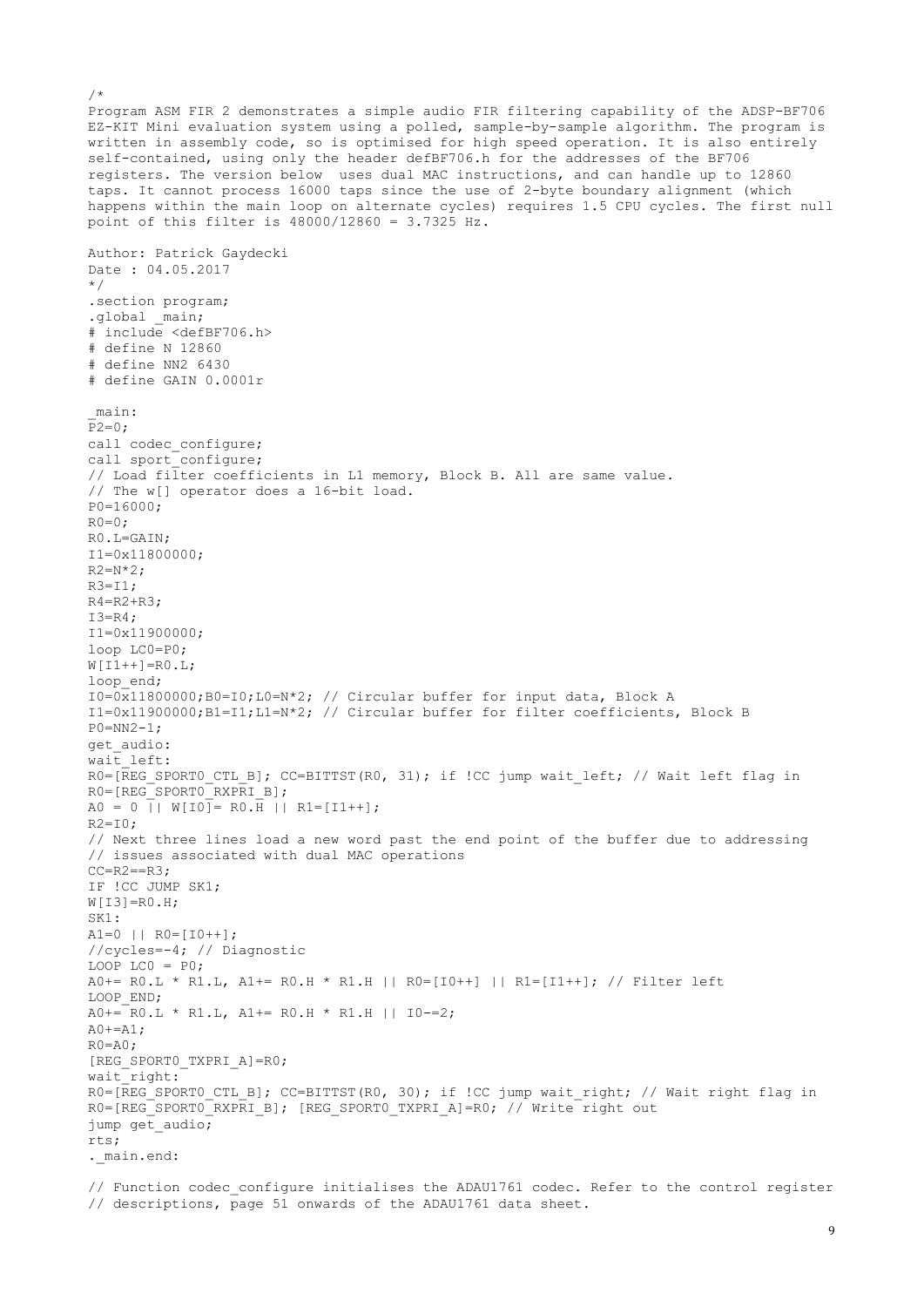codec\_configure:<br>[--SP] = RETS: // Push stack (only for nested calls) R1=0x01(X); R0=0x4000(X); call TWI write; // Enable master clock, disable PLL  $R1=0x7f(X)$ ;  $R0=0x40f9(X)$ ; call TWI write; // Enable all clocks  $R1=0x03(X)$ ;  $R0=0x40fa(X)$ ; call TWI\_write; // Enable all clocks R1=0x01(X); R0=0x4015(X); call TWI write; // Set serial port master mode R1=0x13(X); R0=0x4019(X); call TWI write; // Set ADC to on, both channels R1=0x21(X); R0=0x401c(X); call TWI\_write; // Enable left channel mixer  $R1=0x41(X)$ ;  $R0=0x401e(X)$ ; call TWI\_write; // Enable right channel mixer  $R1=0x03(X)$ ;  $R0=0x4029(X)$ ; call TWI<sup>\_w</sup>rite; // Turn on power, both channels  $R1=0x03(X)$ ;  $R0=0x402a(X)$ ; call TWI write; // Set both DACs on R1=0x01(X); R0=0x40f2(X); call TWI write; // DAC gets L, R input from serial port R1=0x01(X); R0=0x40f3(X); call TWI write; // ADC sends L, R input to serial port  $R1=0x0b(X)$ ;  $R0=0x400a(X)$ ; call TWI write; // Set left line-in gain to 0 dB R1=0x0b(X); R0=0x400c(X); call TWI<sup>\_</sup>write; // Set right line-in gain to 0 dB R1=0xe7(X); R0=0x4023(X); call TWI write; // Set left headphone volume to 0 dB R1=0xe7(X); R0=0x4024(X); call TWI write; // Set right headphone volume to 0 dB R1=0x00(X); R0=0x4017(X); call TWI write; // Set codec default sample rate, 48 kHz NOP; RETS = [SP++];  $\qquad$  // Pop stack (only for nested calls) RTS; codec\_configure.end: // Function sport configure initialises the SPORT0. Refer to pages 26-59, 26-67, // 26-75 and 26-76 of the ADSP-BF70x Blackfin+ Processor Hardware Reference manual. sport\_configure:  $R0=0x\overline{3}F0(X)$ ; [REG\_PORTC\_FER]=R0;  $//$  Set up Port C in peripheral mode  $R0=0x3F0(X);$  [REG\_PORTC\_FER\_SET]=R0;<br> $R0=0x2001973;$  [REG\_SPORT0\_CTL\_A]=R0; R0=0x3F0(X); [REG\_PORTC\_FER\_SET]=R0; // Set up Port C in peripheral mode<br>R0=0x2001973; [REG\_SPORTO\_CTL\_A]=R0; // Set up SPORT0 (A) as TX to codec, 24 bits<br>R0=0x0400001; [REG\_SPORTO\_DIV\_A]=R0; // 64 bits per frame, clock d // 64 bits per frame, clock divisor of 1  $R0=0 \times 1973(X)$ ;  $[REG\_SPORT0-CTL_B]=R0$ ; // Set up SPORT0 (B) as RX from codec, 24 bits<br> $R0=0 \times 0400001$ ;  $[REG\_SPORT0_DIV_B]=R0$ ; // 64 bits per frame, clock divisor of 1 // 64 bits per frame, clock divisor of 1 RTS; sport configure.end: // Function TWI write is a simple driver for the TWI. Refer to page 24-15 onwards // of the ADSP-BF70x Blackfin+ Processor Hardware Reference manual. TWI\_write:<br> $R3=R0 \leq 0 \times 8$ ;  $R0=R0 \geq 0 \times 8$ ;  $R2=R3|R0$ ;  $2/7$  Reverse low order and high order bytes  $2/7$  Set duty cycle  $R0=0x3232(X)$ ; [REG\_TWIO\_CLKDIV]=R0; // Set duty cycle<br> $R0=0x008c(X)$ ; [REG\_TWIO\_CTL]=R0; // Set prescale and enable TWI  $R0=0\times008c(X);$  [REG<sup>T</sup>WI0<sup>-</sup>CTL]=R0;  $R0=0x0038(X)$ ;  $[REG_TWIO_MSTRADDR]=R0$ ; // Address of codec<br> $[REG_TWIO_TXDATA16]=R2$ ; // Address of regist // Address of register to set, LSB then MSB<br>// Command to send three bytes and enable tx  $R0=0x00c1(X)$ ; [REG TWI0 MSTRCTL]=R0; // Command to send three bytes and enable tx  $[--SP]$  = RETS; call delay; RETS = [SP++]; // Delay [REG\_TWI0\_TXDATA8]=R1;  $\overline{\hspace{1cm}}$  // Data to write  $[--S\overline{P}]$  =  $\overline{R}ETS$ ; call delay; RETS = [SP++]; // Delay R0=0x050; [REG\_TWI0\_ISTAT]=R0; // Clear TXERV interrupt  $[--SP]$  = RETS; call delay; RETS = [SP++]; // Delay R0=0x010; [REG\_TWI0\_ISTAT]=R0; // Clear MCOMP interrupt rts; TWI\_write.end: // Function delay introduces a delay to allow TWI communication delay: P0=0x8000; loop LC0=P0; NOP; NOP; NOP; loop\_end; RTS; delay.end: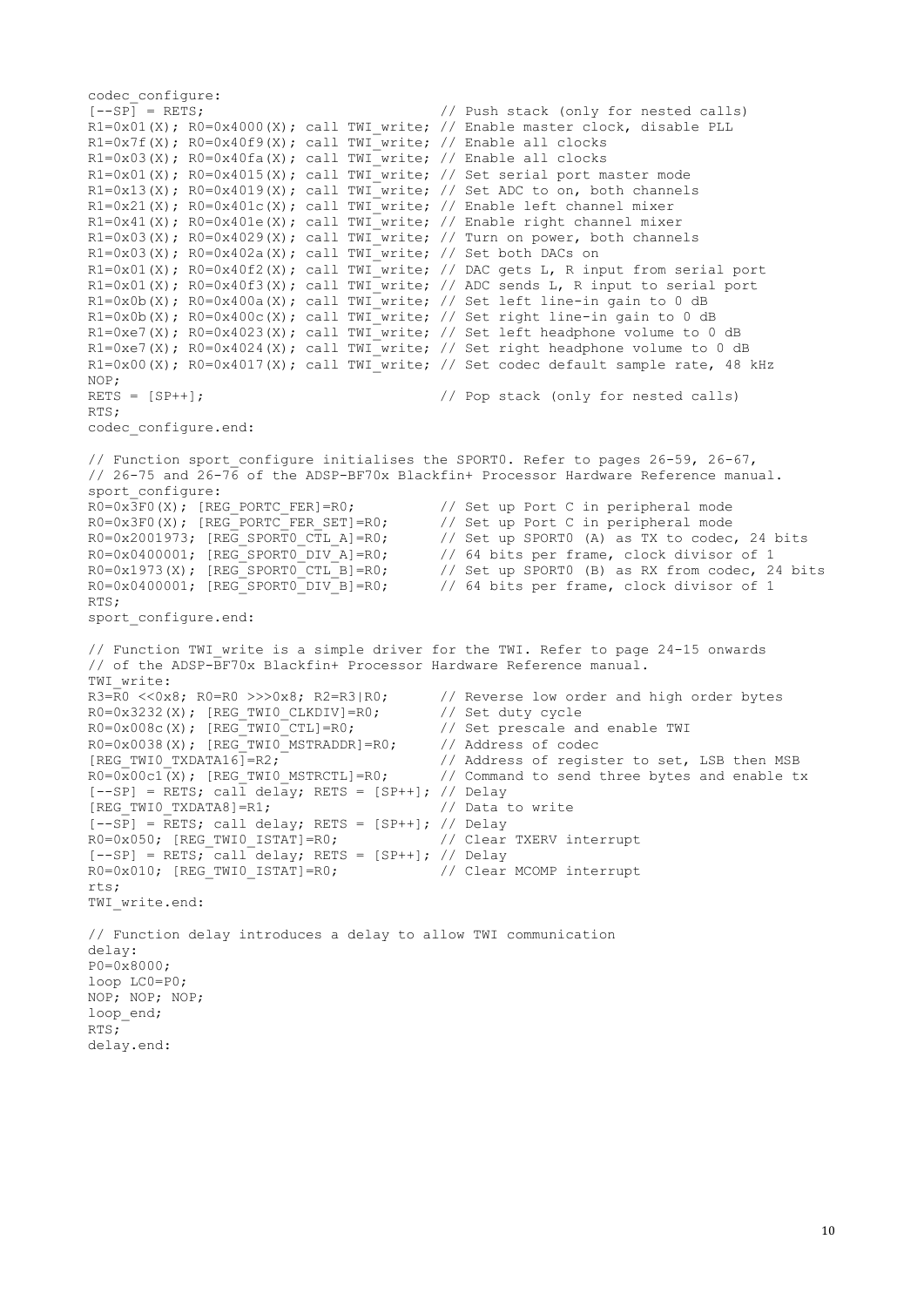```
/*
Program ASM FIR 3 is a single MAC FIR filtering program similar to ASM FIR 1. However, it 
reads in a file of coefficients created by Signal Wizard. Also included is a commented-
out .BYTE buffer, which shows how coefficients may be hard-coded into the program..
Author: Patrick Gaydecki
Date : 08.05.2017 
*/
.section L1_data_b; // Linker places data starting at 0x11900000
//.BYTE2 filter[]=0.1r,0.1r,0.1r,0.1r,0.1r,0.1r,0.1r,0.1r,0.1r,0.1r,0.1r,0.1r;
.BYTE2 filter[]="filter.txt"; // Load 16-bit coefficients from file
.section program; 
.global main;
.align 4;
# include <defBF706.h>
_main:
call codec configure;
call sport configure;
P0=length(filter)*2;
R0=0;I0=0x11800000;B0=I0;L0=P0; // Circular buffer for input data, Block A
I1=0x11900000;B1=I1;L1=P0; // Circular buffer for filter coefficients, Block B
P0=length(filter)-1;
get_audio:
wait_left:
R0=[REG SPORT0 CTL B]; CC=BITTST(R0, 31); if !CC jump wait left; // Wait left flag in
RO=IREG SPORT0 RXPRI Bl;
A0 = 0 || W[I0++]= R0.H|| R1.H = W[I1++];
LOOP LC0=P0;
A0+= R0.H * R1.H|| R0.H = W[I0++] || R1.H = W[I1++]; // Filter left
LOOP END;
A0 == R0.H * R1.H ||IO == 2;R0=A0; [REG SPORT0 TXPRI A]=R0;
wait right:
R0=[REG_SPORT0_CTL_B]; CC=BITTST(R0, 30); if !CC jump wait_right; // Wait right flag in
R0=[REG_SPORT0_RXPRI_B]; [REG_SPORT0_TXPRI_A]=R0; // Write right out
jump get audio;
rts;
._main.end:
// Function codec configure initialises the ADAU1761 codec. Refer to the control register
// descriptions, page 51 onwards of the ADAU1761 data sheet.
codec_configure:<br>[--SP] = RETS;
                                          // Push stack (only for nested calls)
R1=0x01(X); R0=0x4000(X); call TWI write; // Enable master clock, disable PLL
R1=0x7f(X); R0=0x40f9(X); call TWI write; // Enable all clocks
R1=0x03(X); R0=0x40fa(X); call TWI_write; // Enable all clocks
R1=0x01(X); R0=0x4015(X); call TWI write; // Set serial port master mode
R1=0x13(X); R0=0x4019(X); call TWI write; // Set ADC to on, both channels
R1=0x21(X); R0=0x401c(X); call TWI<sup>-</sup>write; // Enable left channel mixer
R1=0x41(X); R0=0x401e(X); call TWI write; // Enable right channel mixer
R1=0x03(X); R0=0x4029(X); call TWI_write; // Turn on power, both channels
R1=0x03(X); R0=0x402a(X); call TWI write; // Set both DACs on
R1=0x01(X); R0=0x40f2(X); call TWI write; // DAC gets L, R input from serial port
R1=0x01(X); R0=0x40f3(X); call TWI write; // ADC sends L, R input to serial port
R1=0x0b(X); R0=0x400a(X); call TWT write; // Set left line-in gain to 0 dBR1=0x0b(X); R0=0x400c(X); call TWI-write; // Set right line-in gain to 0 dBR1=0xe7(X); R0=0x4023(X); call TWI_write; // Set left headphone volume to 0 dB
R1=0xe7(X); R0=0x4024(X); call TWI write; // Set right headphone volume to 0 dB
R1=0x00(X); R0=0x4017(X); call TWI write; // Set codec default sample rate, 48 kHz
NOP;
RETS = [SP++]; \frac{1}{2} // Pop stack (only for nested calls)
RTS;
codec_configure.end:
// Function sport configure initialises the SPORT0. Refer to pages 26-59, 26-67,
// 26-75 and 26-76 of the ADSP-BF70x Blackfin+ Processor Hardware Reference manual.
sport_configure:
```
R0=0x3F0(X); [REG\_PORTC\_FER]=R0; // Set up Port C in peripheral mode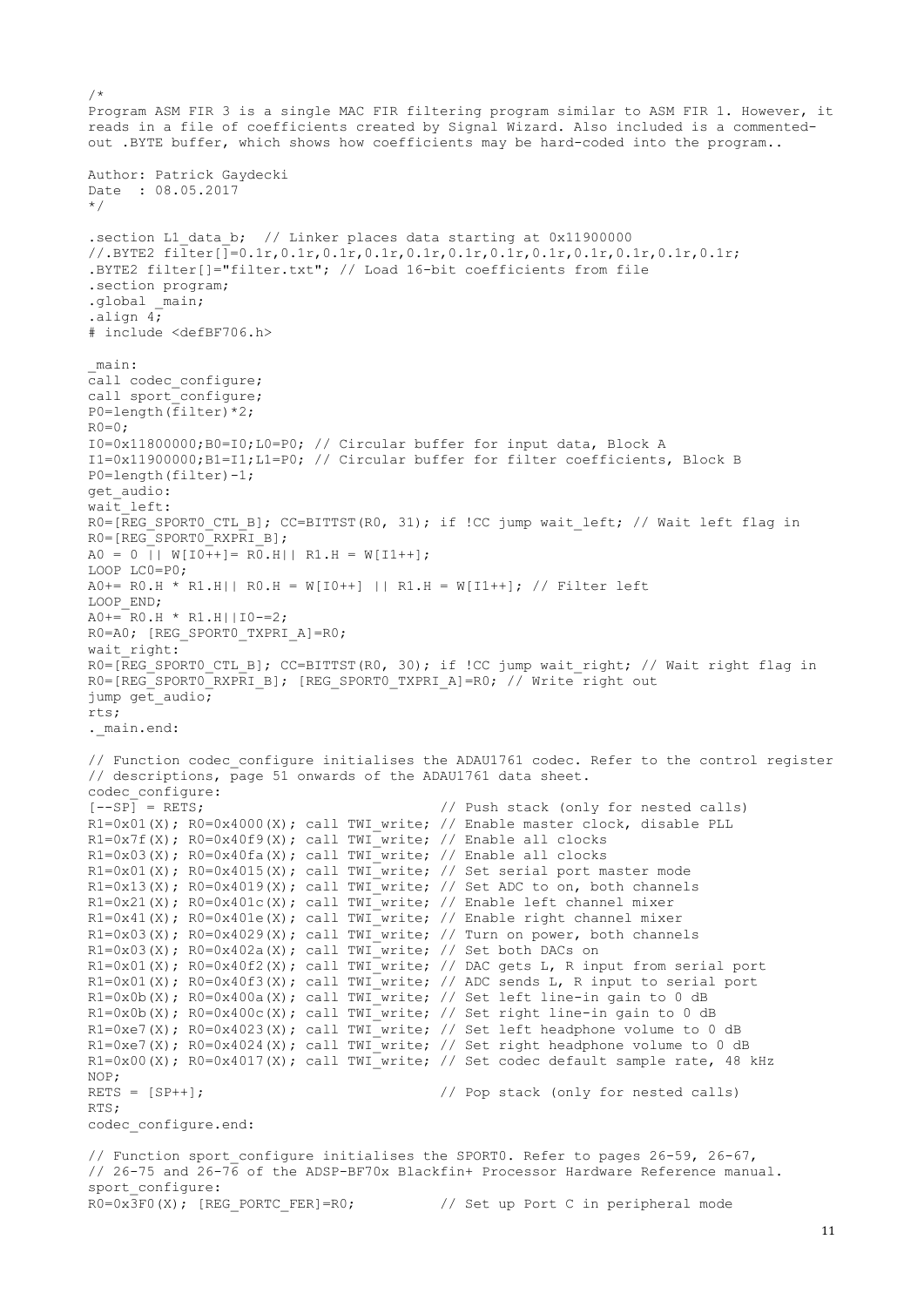```
R0=0x3F0(X); [REG_PORTC_FER_SET]=R0; // Set up Port C in peripheral mode R0=0x2001973; [REG SPORTO CTL A]=R0; // Set up SPORTO (A) as TX to codec
R0=0x2001973; [REG_SPORTO_CTL_A]=R0; // Set up SPORT0 (A) as TX to codec, 24 bits<br>R0=0x0400001; [REG_SPORTO_DIV_A]=R0; // 64 bits per frame, clock divisor of 1
R0=0 \times 0400001; [REG\_SPORT0\_DIV\_A]=R0; // 64 bits per frame, clock divisor of 1<br>R0=0 \times 1973(X); [REG\_SPORT0\_CTL_B]=R0; // Set up SPORT0 (B) as RX from codec, 24
                                                    1/ Set up SPORT0 (B) as RX from codec, 24 bits
R0=0x0400001; [REG_SPORTO_DIV_B]=R0; // 64 bits per frame, clock divisor of 1
RTS;
sport configure.end:
// Function TWI write is a simple driver for the TWI. Refer to page 24-15 onwards
// of the ADSP-BF70x Blackfin+ Processor Hardware Reference manual.
TWI write:
R3=R0 <<0x8; R0=R0 >>>0x8; R2=R3|R0; // Reverse low order and high order bytes R0=0x3232(X); [REG TWI0 CLKDIV]=R0; // Set duty cycle
R0=0x3232(X); [REG_TWIO_CLKDIV]=R0; // Set duty cycle<br>R0=0x008c(X); [REG_TWIO_CTL]=R0; // Set prescale and enable TWI
R0=0\times008c(X); [REG<sup>T</sup>WI0<sup>-</sup>CTL]=R0;
R0=0x0038(X); [REG\_TWIO\_MSTRADDR]=R0; // Address of codec [REG TWIO TXDATA16]=R2; // Address of regist
                                                    // Address of register to set, LSB then MSB
R0=0x00c1(X); [REG TWI0 MSTRCTL]=R0; // Command to send three bytes and enable tx
[--SP] = RETS; call delay; RETS = [SP++]; // Delay
[REG_TWI0_TXDATA8]=R1; // Data to write
[--SP] = RETS; call delay; RETS = [SP++]; // Delay
R0=0x050; [REG_TWIO_ISTAT]=R0; // Clear TXERV interrupt
[--SP] = RETS; call delay; RETS = [SP++]; // Delay
R0=0x010; [REG_TWI0_ISTAT]=R0; // Clear MCOMP interrupt
r+s:
TWI write.end:
// Function delay introduces a delay to allow TWI communication
delay:
P0=0 \times 8000:
loop LC0=P0;
NOP; NOP; NOP;
loop end;
RTS;
delay.end:
```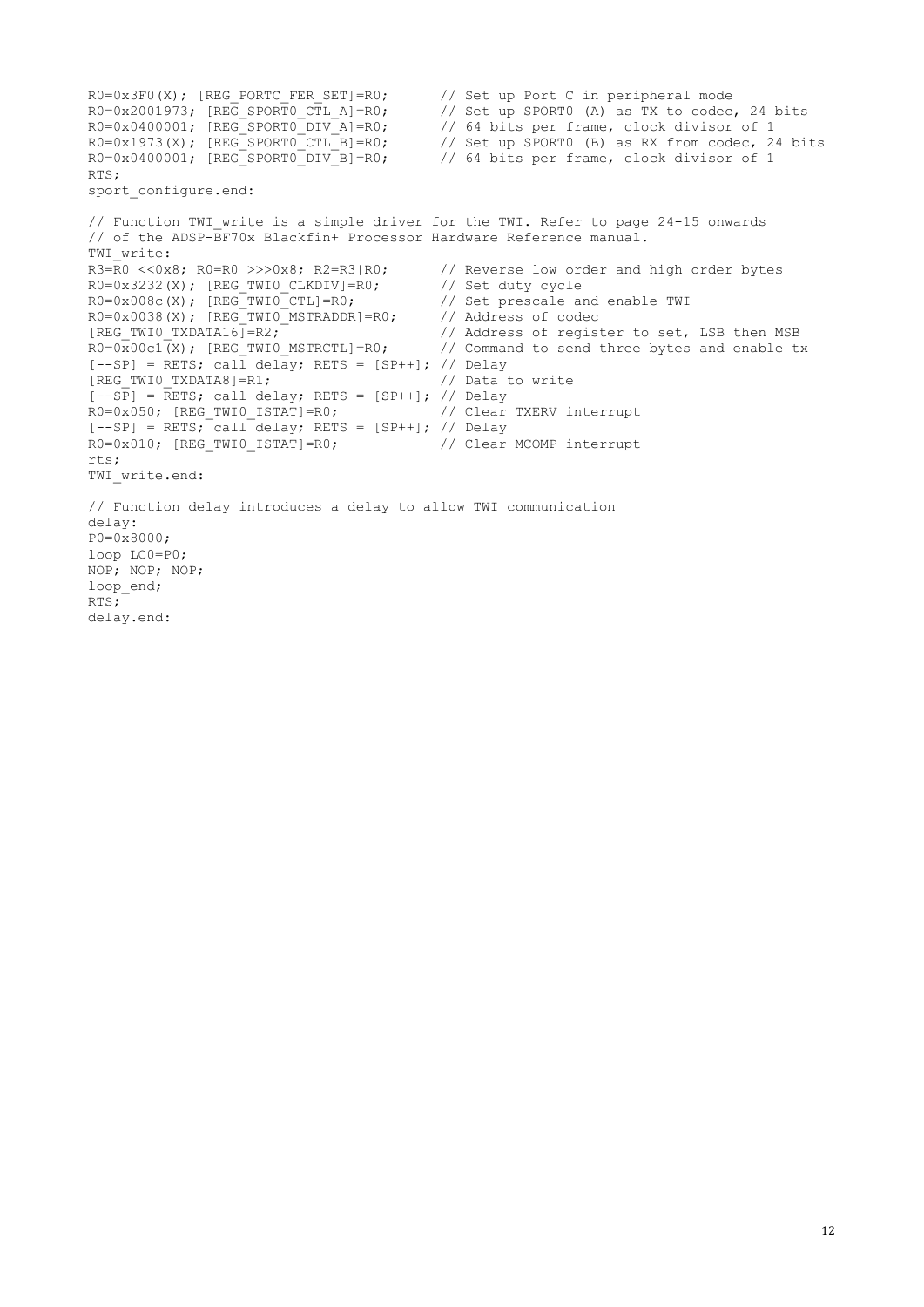```
/*
Program ASM FIR 4 is a dual MAC FIR filter similar to ASM FIR 2. Here, it imports the 
filter coefficients as a file. Tests confirm it can handle a maximum of 12860 
coefficients.
Author: Patrick Gaydecki 
Date : 08.05.2017
*/
.section L1 data b; // Linker places data starting at 0x11900000
.BYTE2 filter[]="filter.txt"; // Load 16-bit coefficients from file
.section program; 
.global main;
.align 4; 
# include <defBF706.h>
_main:
call codec configure;
call sport_configure;
// Set up various indices for addressing.
P2=-1;P0=length(filter)*2; 
P1=P0>>2;P1=P1+P2;
I1=0x11800000;
R2 = P0R3 = T1:
R4 = R2 + R3;T3=R4:
I0=0x11800000;B0=I0;L0=P0; // Circular buffer for input data, Block A
I1=0x11900000;B1=I1;L1=P0; // Circular buffer for filter coefficients, Block B
get audio:
wait left:
R0=[REG SPORT0 CTL B]; CC=BITTST(R0, 31); if !CC jump wait left; // Wait left flag in
R0=[REG_SPORT0_RXPRI_B];
A0 = 0 || W[IO]= RO.H || R1=[I1++];
R2=T0:
// load a new word past the end point of the buffer due to dual MAC addressing
CC=R2==R3; IF !CC JUMP SK1; W[I3]=R0.H; 
SK1:
A1=0 || R0=[10++];
LOOP LCO = P1;
A0+= R0.L * R1.L, A1+= R0.H * R1.H || R0=[I0++] || R1=[I1++]; // Filter left
LOOP END;
A0+= RO.L * R1.L, A1+= RO.H * R1.H || I0-=2;
A0+=A1:
RO=AO;
[REG_SPORT0_TXPRI_A]=R0;
wait right:
R0=[REG_SPORT0_CTL_B]; CC=BITTST(R0, 30); if !CC jump wait right; // Wait right flag in
R0 = [REGSPORTO RXPRI B]; [REG SPORTO_TXPRI_A]=R0; // Write right out
jump get_audio;
rts;
. main.end:
// Function codec configure initialises the ADAU1761 codec. Refer to the control register
// descriptions, page 51 onwards of the ADAU1761 data sheet.
codec_configure:<br>[--SP] = RETS;
                                           // Push stack (only for nested calls)
R1=0x01(X); R0=0x4000(X); call TWI write; // Enable master clock, disable PLL
R1=0x7f(X); R0=0x40f9(X); call TWI write; // Enable all clocks
R1=0x03(X); R0=0x40fa(X); call TWI_write; // Enable all clocks
R1=0x01(X); R0=0x4015(X); call TWI write; // Set serial port master mode
R1=0x13(X); R0=0x4019(X); call TWI write; // Set ADC to on, both channels
R1=0x21(X); R0=0x401c(X); call TWI_write; // Enable left channel mixer
R1=0x41(X); R0=0x401e(X); call TWI write; // Enable right channel mixer
R1=0x03(X); R0=0x4029(X); call TWI_write; // Turn on power, both channels
R1=0x03(X); R0=0x402a(X); call TWI write; // Set both DACs on
R1=0x01(X); R0=0x40f2(X); call TWI write; // DAC gets L, R input from serial port
R1=0x01(X); R0=0x40f3(X); call TWI_write; // ADC sends L, R input to serial port
R1=0x0b(X); R0=0x400a(X); call TWI write; // Set left line-in gain to 0 dB
R1=0x0b(X); R0=0x400c(X); call TWI_write; // Set right line-in gain to 0 dBR1=0xe7(X); R0=0x4023(X); call TWI_write; // Set left headphone volume to 0 dB
```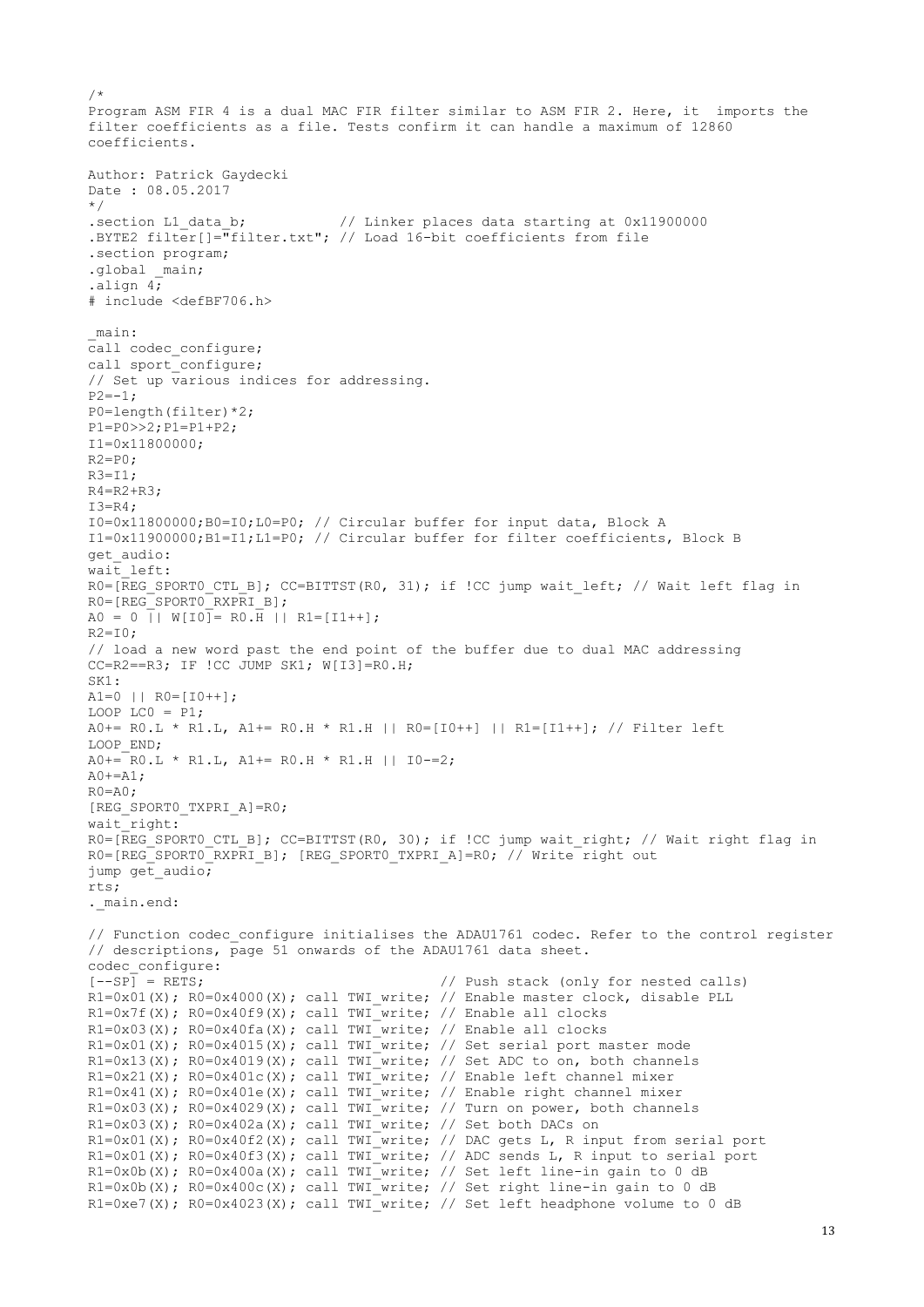```
R1=0xe7(X); R0=0x4024(X); call TWI write; // Set right headphone volume to 0 dB
R1=0x00(X); R0=0x4017(X); call TWI_write; // Set codec default sample rate, 48 kHz
NOP;
RETS = [SP++]; // Pop stack (only for nested calls)
RTS;
codec_configure.end:
// Function sport configure initialises the SPORT0. Refer to pages 26-59, 26-67,
// 26-75 and 26-76 of the ADSP-BF70x Blackfin+ Processor Hardware Reference manual.
sport_configure:
R0=0x3F0(X); [REG_PORTC_FER]=R0; // Set up Port C in peripheral mode
R0=0x3F0(X); [REG_PORTC_FER_SET]=R0; // Set up Port C in peripheral mode
R0=0x2001973; [REG_SPORTO_CTL_A]=R0; // Set up SPORT0 (A) as TX to codec, 24 bits<br>R0=0x0400001; [REG_SPORTO_CTL_A]=R0; // 64 bits per frame, clock divisor of 1
                                            // 64 bits per frame, clock divisor of 1
R0=0x1973(X); [REG\_SPORTO\_CTL_B]=R0; // Set up SPORT0 (B) as RX from codec, 24 bits R0=0x0400001; [REG\_SPORTO\_DIV_B]=R0; // 64 bits per frame, clock divisor of 1
                                            // 64 bits per frame, clock divisor of 1
RTS;
sport_configure.end:
// Function TWI write is a simple driver for the TWI. Refer to page 24-15 onwards
// of the ADSP-BF70x Blackfin+ Processor Hardware Reference manual.
TWI write:
R3=R0 <<0x8; R0=R0 >>>0x8; R2=R3|R0; // Reverse low order and high order bytes R0=0x3232(X); [REG TWIO CLKDIV]=R0; // Set duty cycle
R0=0x3232(X); [REG_TWI0_CLKDIV]=R0;
R0=0x008c(X); [REG-TWIO-CTL]=R0; // Set prescale and enable TWI
R0=0x0038(X); [REG_TWIO_MSTRADDR]=R0; // Address of codec
[REG_TWI0_TXDATA16]=R2; \overline{ } // Address of register to set, LSB then MSB
R0=0x00c1(X); [REG TWI0 MSTRCTL]=R0; // Command to send three bytes and enable tx
[--SP] = RETS; call delay; RETS = [SP++]; // Delay
[REG_TWI0_TXDATA8]=R1; \overline{ } // Data to write
[--S\overline{P}] = RETS; call delay; RETS = [SP++]; // Delay
R0=0x050; [REG_TWI0_ISTAT]=R0; // Clear TXERV interrupt
[--SP] = RETS; call delay; RETS = [SP++]; // Delay
R0=0x010; [REG_TWI0_ISTAT]=R0; // Clear MCOMP interrupt
rts;
TWI write.end:
// Function delay introduces a delay to allow TWI communication
delay:
P0=0x8000;
loop LC0=P0;
NOP; NOP; NOP;
loop_end;
RTS;
delay.end:
```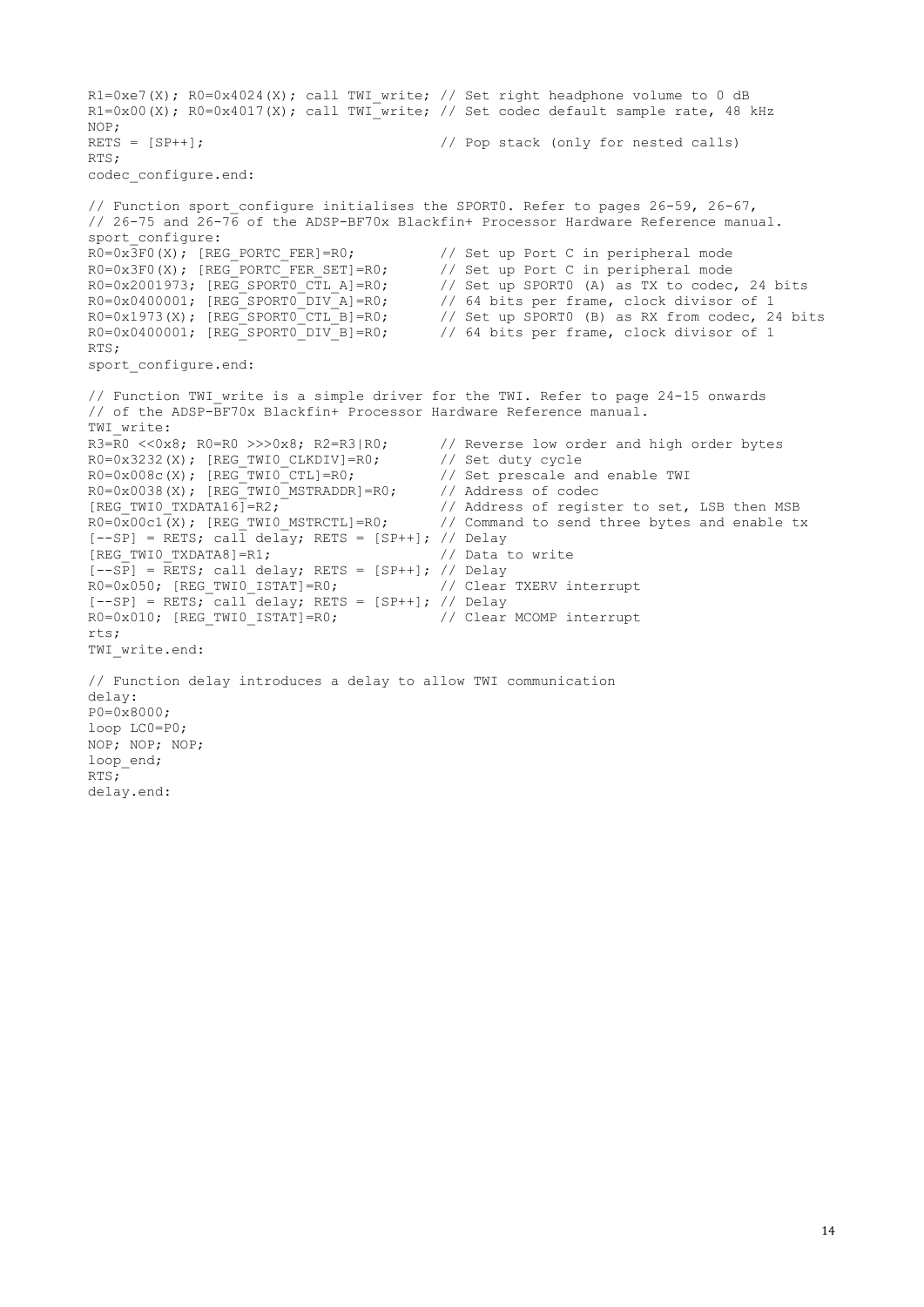```
/*
Program ASM FIR 5 is a single MAC FIR filtering program similar to ASM FIR 3. However, 
this is a 32-bit version, requiring combined A1:A0 72-bit accumulator register. Again, it 
can handle up to 8050 coefficients, although a the available memory limits this to 7680.
Author: Patrick Gaydecki
Date : 12.05.2017
*/
.section L1_data_b; // Linker places data starting at 0x11900000
.byte4/r32 filter[]="filter.txt"; // Load 32-bit coefficients from file
.section program;
.global main;
.align 4;
# include <defBF706.h>
_main:
call codec configure;
call sport_configure;
P0=length(filter)*4;
I0=0x11800000;B0=I0;L0=P0; // Circular buffer for input data, Block A
I1=filter;B1=I1;L1=P0; // Circular buffer for filter coefficients, Block B
P0=length(filter)-1;
get_audio:
wait left:
R0=[REG SPORT0 CTL B]; CC=BITTST(R0, 31); if !CC jump wait left; // Wait left flag in
R0=[REG_SPORT0_RXPRI_B];
A0 = 0 || [I0++] = R0 || R1 = [I1++];
A1=0:
LOOP LC0=P0;
A1:0+= R0 * R1 || R0 = [I0++] || R1 = [I1++]; // Filter left
LOOP END;
A1:0++ R0*R1 || I0-=4;
R1=A1:0; [REG SPORT0 TXPRI A]=R1;
wait right:
R0=[REG SPORT0 CTL B]; CC=BITTST(R0, 30); if !CC jump wait right; // Wait right flag in
R0=[REG_SPORT0_RXPRI_B]; [REG_SPORT0_TXPRI_A]=R0; // Write right out
jump get_audio;
rts;
. main.end:
// Function codec configure initialises the ADAU1761 codec. Refer to the control register
// descriptions, page 51 onwards of the ADAU1761 data sheet.
codec_configure:<br>[--SP] = RETS;// Push stack (only for nested calls)
R1=0x01(X); R0=0x4000(X); call TWI write; // Enable master clock, disable PLL
R1=0x7f(X); R0=0x40f9(X); call TWI_write; // Enable all clocks
R1=0x03(X); R0=0x40fa(X); call TWI write; // Enable all clocks
R1=0x01(X); R0=0x4015(X); call TWI_write; // Set serial port master mode
R1=0x13(X); R0=0x4019(X); call TWI write; // Set ADC to on, both channels
R1=0x21(X); R0=0x401c(X); call TWI write; // Enable left channel mixer
R1=0x41(X); R0=0x401e(X); call TWI write; // Enable right channel mixer
R1=0x03(X); R0=0x4029(X); call TWI write; // Turn on power, both channels
R1=0x03(X); R0=0x402a(X); call TWI_write; // Set both DACs on
R1=0x01(X); R0=0x40f2(X); call TWI_write; // DAC gets L, R input from serial port
R1=0x01(X); R0=0x40f3(X); call TWI_write; // ADC sends L, R input to serial port
R1=0x0b(X); R0=0x400a(X); call TWI write; // Set left line-in gain to 0 dB
R1=0x0b(X); R0=0x400c(X); call TWI-write; // Set right line-in gain to 0 dBR1=0xe7(X); R0=0x4023(X); call TWI write; // Set left headphone volume to 0 dB
R1=0xe7(X); R0=0x4024(X); call TWI_write; // Set right headphone volume to 0 dB
R1=0x00(X); R0=0x4017(X); call TWI write; // Set codec default sample rate, 48 kHz
NOP;
RETS = [SP++]; // Pop stack (only for nested calls)
RTS;
codec_configure.end:
// Function sport_configure initialises the SPORT0. Refer to pages 26-59, 26-67,
// 26-75 and 26-76 of the ADSP-BF70x Blackfin+ Processor Hardware Reference manual.
sport_configure:
```
R0=0x3F0(X); [REG\_PORTC\_FER]=R0; // Set up Port C in peripheral mode R0=0x3F0(X); [REG\_PORTC\_FER\_SET]=R0; // Set up Port C in peripheral mode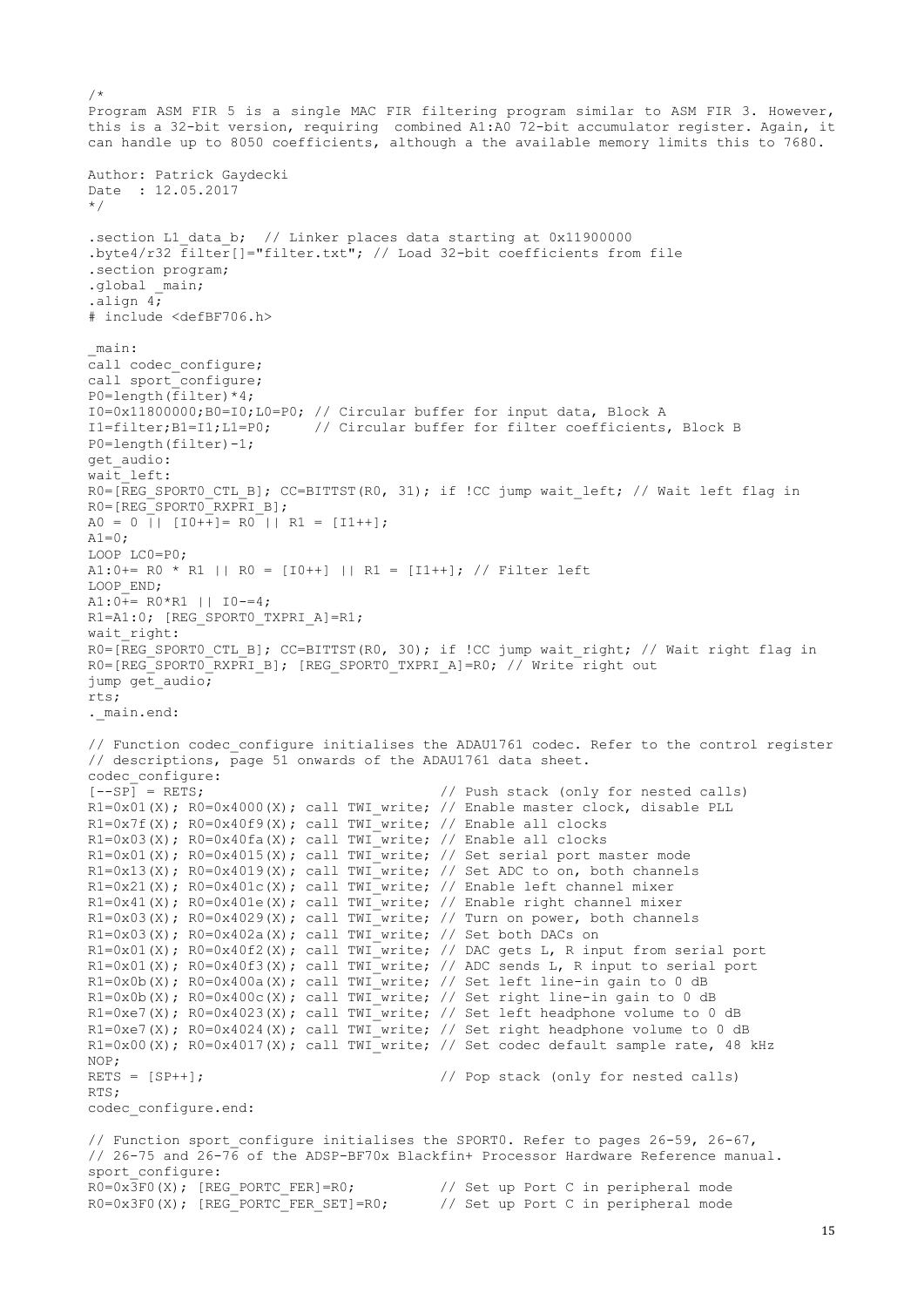$R0=0x2001973$ ; [REG SPORTO CTL A]=R0; // Set up SPORTO (A) as TX to codec, 24 bits R0=0x0400001; [REG SPORT0 DIV A]=R0; // 64 bits per frame, clock divisor of 1  $R0=0x1973(X)$ ; [REG SPORTO CTL B]=R0; // Set up SPORTO (B) as RX from codec, 24 bits R0=0x0400001; [REG\_SPORT0\_DIV\_B]=R0; // 64 bits per frame, clock divisor of 1 RTS; sport configure.end: // Function TWI\_write is a simple driver for the TWI. Refer to page 24-15 onwards // of the ADSP-BF70x Blackfin+ Processor Hardware Reference manual. TWI\_write:<br> $R3=R0 \leq 0 \times 8$ ;  $R0=R0 \geq 0 \times 8$ ;  $R2=R3|R0$ ; // Reverse low order and high order bytes R0=0x3232(X); [REG\_TWI0\_CLKDIV]=R0; // Set duty cycle<br>R0=0x008c(X); [REG\_TWI0\_CTL]=R0; // Set prescale and enable TWI R0=0x008c(X); [REG\_TWI0\_CTL]=R0; // Set prescale and R0=0x0038(X); [REG\_TWI0\_CTL]=R0; // Address of codec  $R0=0x0038(X);$   $[REG_TWIO-MSTRADDR]=RO;$ <br> $[REG_TWIO_TXDATA6]=R2;$ [REG\_TWIO\_TXDATA16]=R2;  $\frac{1}{1}$  // Address of register to set, LSB then MSB R0=0x00c1(X); [REG\_TWIO\_MSTRCTL]=R0; // Command to send three bytes and enable to // Command to send three bytes and enable tx  $[--SP]$  = RETS; call delay; RETS = [SP++]; // Delay<br>[REG TWIO TXDATA8]=R1; // Data to write [REG\_TWI0\_TXDATA8]=R1;  $[--S\overline{P}]$  =  $\overline{R}ETS$ ; call delay; RETS = [SP++]; // Delay R0=0x050; [REG\_TWI0\_ISTAT]=R0; // Clear TXERV interrupt  $[--SP]$  = RETS; call delay; RETS = [SP++]; // Delay<br>R0=0x010; [REG TWIO ISTAT]=R0; // Clear MCOMP interrupt  $R0=0\times010$ ; [REG\_TWIO\_ISTAT]=R0; rts; TWI write.end: // Function delay introduces a delay to allow TWI communication delay: P0=0x8000; loop LC0=P0; NOP; NOP; NOP; loop end;  $RTS$ ; delay.end: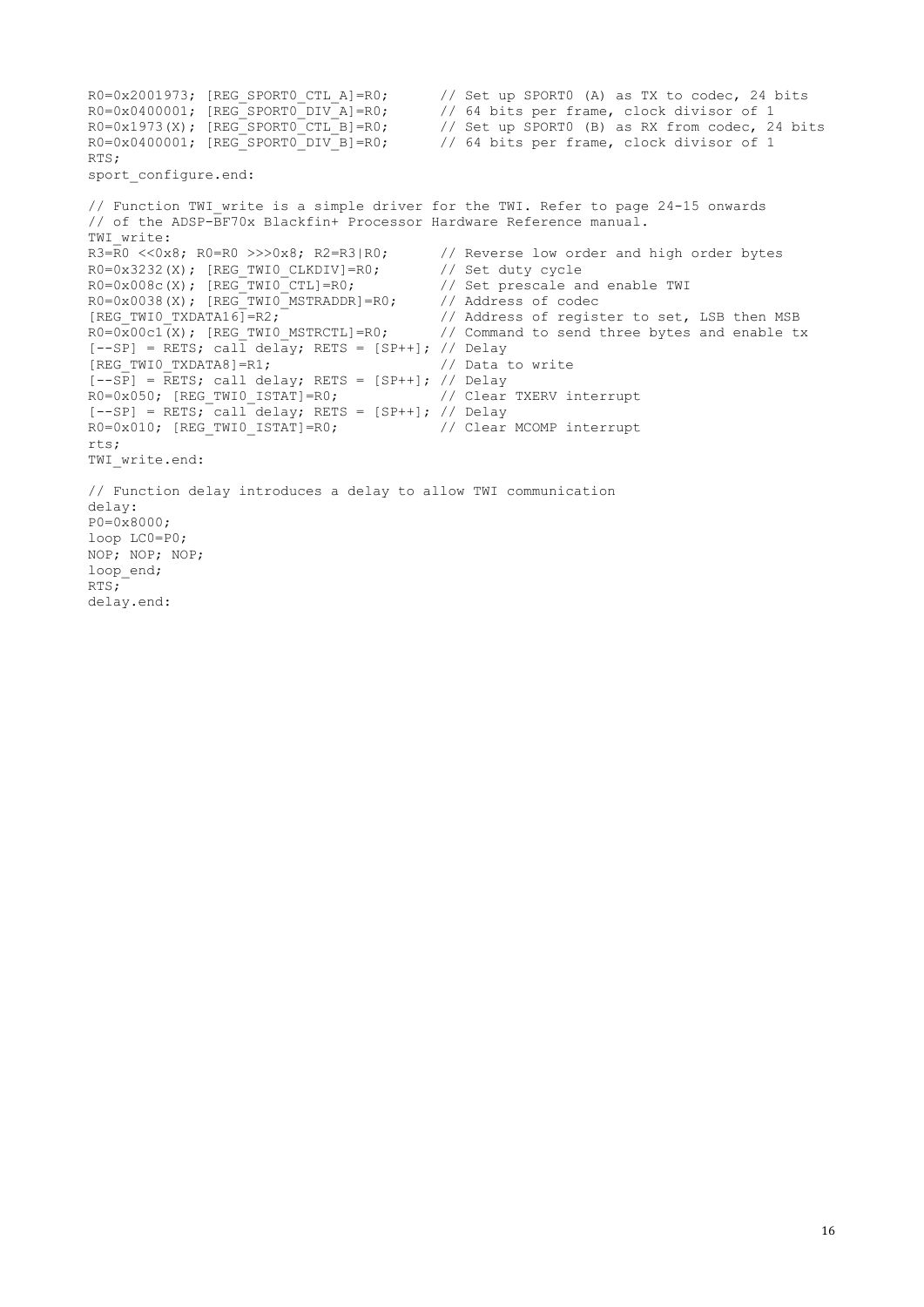```
/*
Program ASM FIR 6 is a single MAC FIR filtering program similar to ASM FIR 5. However, it 
initially loads the coefficients into L2 memory before moving them to L1. This is to 
avoid the memory issues which limit ASM FIR 5.
Author: Patrick Gaydecki
Date : 16.05.2017
*/ 
.section L2_sram; // Linker places data into L2
.byte4/r32 filter[]="filter.txt"; // Load 32-bit coefficients from file
.section program;
.global main;
.align 4;
# include <defBF706.h>
_main:
call codec configure;
call sport_configure;
// Move the coefficients into L1.
P0=length(filter); 
I0=filter;
I1=0x11900000;
LOOP LC0=P0;
R0=[I0++];
[I1++] = R0;LOOP END;
P0=length(filter)*4;
I0=0x11800000;B0=I0;L0=P0; // Circular buffer for input data, Block A
I1=0x11900000;B1=I1;L1=P0; // Circular buffer for filter coefficients, Block B
P0=length(filter)-1;
get_audio:
wait left:
R0=[REG SPORT0 CTL B]; CC=BITTST(R0, 31); if !CC jump wait left; // Wait left flag in
RO=[REG'SPORT0" RXPRI B];
A0 = 0 || [IO++] = R0 || R1 = [I1++];
A1=0:
LOOP LC0=P0;
A1:0+= R0 * R1 || R0 = [I0++] || R1 = [I1++]; // Filter left
LOOP_END;
A1:0++ R0*R1 || I0-=4;
R1=A1:0; [REG SPORT0 TXPRI A]=R1;
wait right:
R0=[REG_SPORT0_CTL_B]; CC=BITTST(R0, 30); if !CC jump wait right; // Wait right flag in
R0=[REG'SPORT0-RXPRIB]; [REG SPORT0_TXPRI_A]=R0; // Write right out
jump get_audio;
rts;
. main.end:
// Function codec configure initialises the ADAU1761 codec. Refer to the control register
// descriptions, page 51 onwards of the ADAU1761 data sheet.
codec_configure:
[--SP] = RETS; // Push stack (only for nested calls)
R1=0x01(X); R0=0x4000(X); call TWI write; // Enable master clock, disable PLL
R1=0x7f(X); R0=0x40f9(X); call TWI_write; // Enable all clocks
R1=0x03(X); R0=0x40fa(X); call TWI write; // Enable all clocks
R1=0x01(X); R0=0x4015(X); call TWI<sup>_w</sup>rite; // Set serial port master mode
R1=0x13(X); R0=0x4019(X); call TWI<sup>_w</sup>rite; // Set ADC to on, both channels
R1=0x21(X); R0=0x401c(X); call TWI<sup>-</sup>write; // Enable left channel mixer
R1=0x41(X); R0=0x401e(X); call TWI write; // Enable right channel mixer
R1=0x03(X); R0=0x4029(X); call TWI write; // Turn on power, both channels
R1=0x03(X); R0=0x402a(X); call TWI write; // Set both DACs on
R1=0x01(X); R0=0x40f2(X); call TWI_write; // DAC gets L, R input from serial port
R1=0x01(X); R0=0x40f3(X); call TWI write; // ADC sends L, R input to serial port
R1=0x0b(X); R0=0x400a(X); call TWI_write; // Set left line-in gain to 0 dBR1=0x0b(X); R0=0x400c(X); call TWI write; // Set right line-in gain to 0 dB
R1=0xe7(X); R0=0x4023(X); call TWI write; // Set left headphone volume to 0 dB
R1=0xe7(X); R0=0x4024(X); call TWI_write; // Set right headphone volume to 0 dB
R1=0x00(X); R0=0x4017(X); call TWI_write; // Set codec default sample rate, 48 kHz
NOP;
RETS = [SP++]; // Pop stack (only for nested calls)
```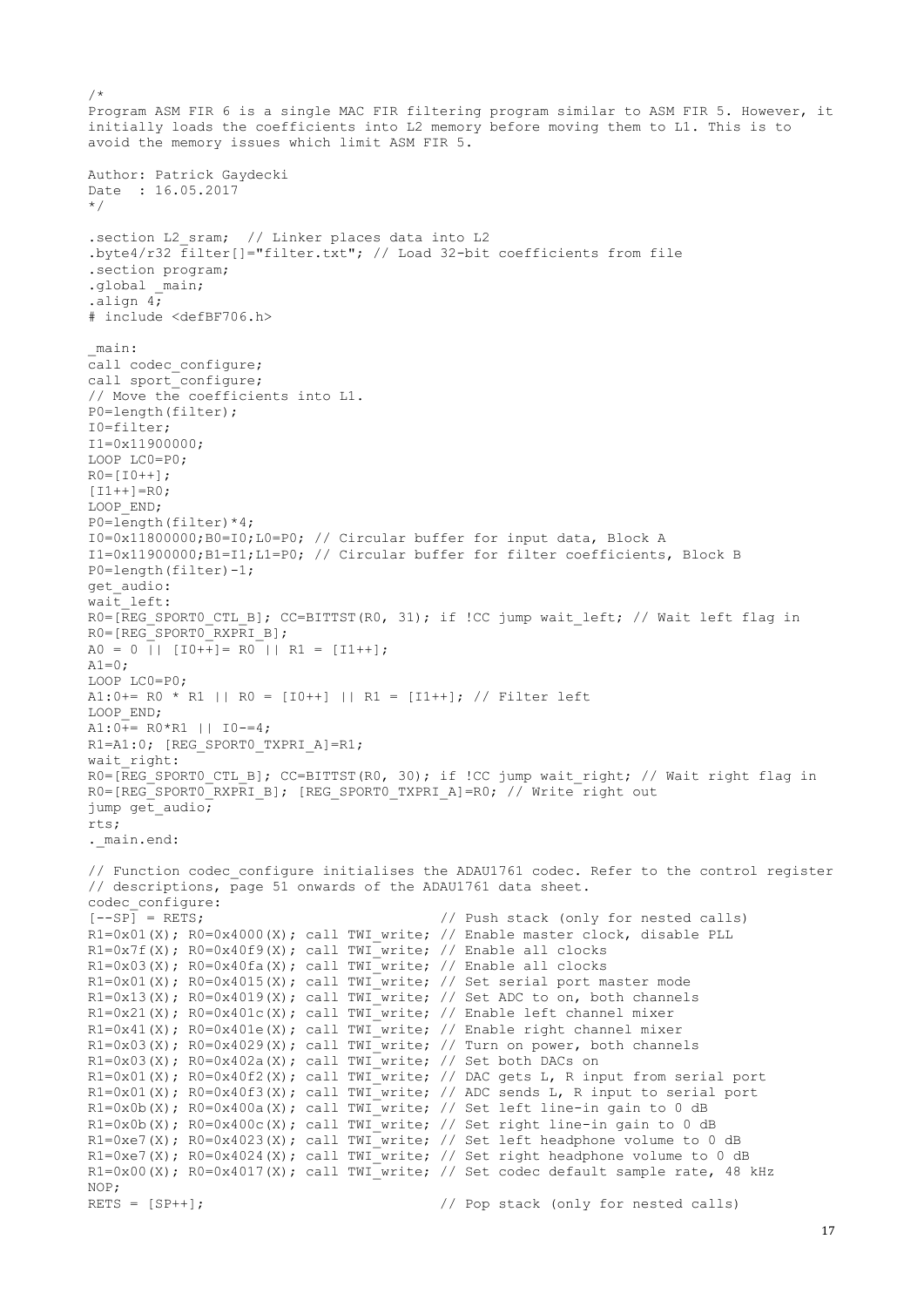```
RTS;
codec_configure.end:
```

```
// Function sport configure initialises the SPORT0. Refer to pages 26-59, 26-67,
// 26-75 and 26-76 of the ADSP-BF70x Blackfin+ Processor Hardware Reference manual.
sport_configure:
R0=0x\overline{3}F0(X); [REG_PORTC_FER]=R0; // Set up Port C in peripheral mode R0=0x3F0(X); [REG_PORTC_FER SET]=R0; // Set up Port C in peripheral mode
R0=0 \times 3F0(X); [REG-PORTC"FER SET]=R0;R0=0x2001973; [REG SPORTO CTL A]=R0; // Set up SPORTO (A) as TX to codec, 24 bits
R0=0x0400001; [REG_SPORT0_DIV_A]=R0; // 64 bits per frame, clock divisor of 1<br>R0=0x1973(X); [REG_SPORT0_CTL_B]=R0; // Set up SPORT0 (B) as RX from codec, 24<br>R0=0x0400001; [REG_SPORT0_DIV_B]=R0; // 64 bits per frame, clock 
R0=0x1973(X); [REG SPORTO CTL B]=R0; // Set up SPORTO (B) as RX from codec, 24 bits
R0=0x0400001; [REG SPORT0 DIV B]=R0; // 64 bits per frame, clock divisor of 1
RTS;
sport configure.end:
// Function TWI write is a simple driver for the TWI. Refer to page 24-15 onwards
// of the ADSP-BF70x Blackfin+ Processor Hardware Reference manual.
TWI_write:<br>R3=R0 \leq 0 \times 8; R0=R0 \geq 0 \times 8; R2=R3/R0;
                                                 // Reverse low order and high order bytes
R0=0x3232(X); [REG_TWI0_CLKDIV]=R0; // Set duty cycle
R0=0x008c(X); [REG_TWIO_CTL]=R0; // Set prescale and enable TWI
R0=0x0038(X); [REG_TWIO_MSTRADDR]=R0; // Address of codec
[REG_TWIO_TXDATA16]=R2; \frac{1}{2} // Address of register to set, LSB then MSB<br>R0=0x00c1(X); [REG TWIO MSTRCTL]=R0; // Command to send three bytes and enable t:
                                                 \frac{1}{2} Command to send three bytes and enable tx
[--SP] = \text{RETS}; \text{call delay}; \text{RETS} = [SP++]; // \text{Delay}[REG_TWI0_TXDATA8]=R1; // Data to write
[-SP] = RETS; call delay; RETS = [SP++]; // Delay
R0=0x050; [REG_TWI0_ISTAT]=R0; // Clear TXERV interrupt
[--SP] = RETS; call delay; RETS = [SP++]; // Delay
R0=0 \times 010; [REG_TWI0_ISTAT]=R0; // Clear MCOMP interrupt
rts;
TWI write.end:
// Function delay introduces a delay to allow TWI communication
delay:
P0=0x8000;
loop LC0=P0;
NOP; NOP; NOP;
loop_end;
RTS;
delay.end:
```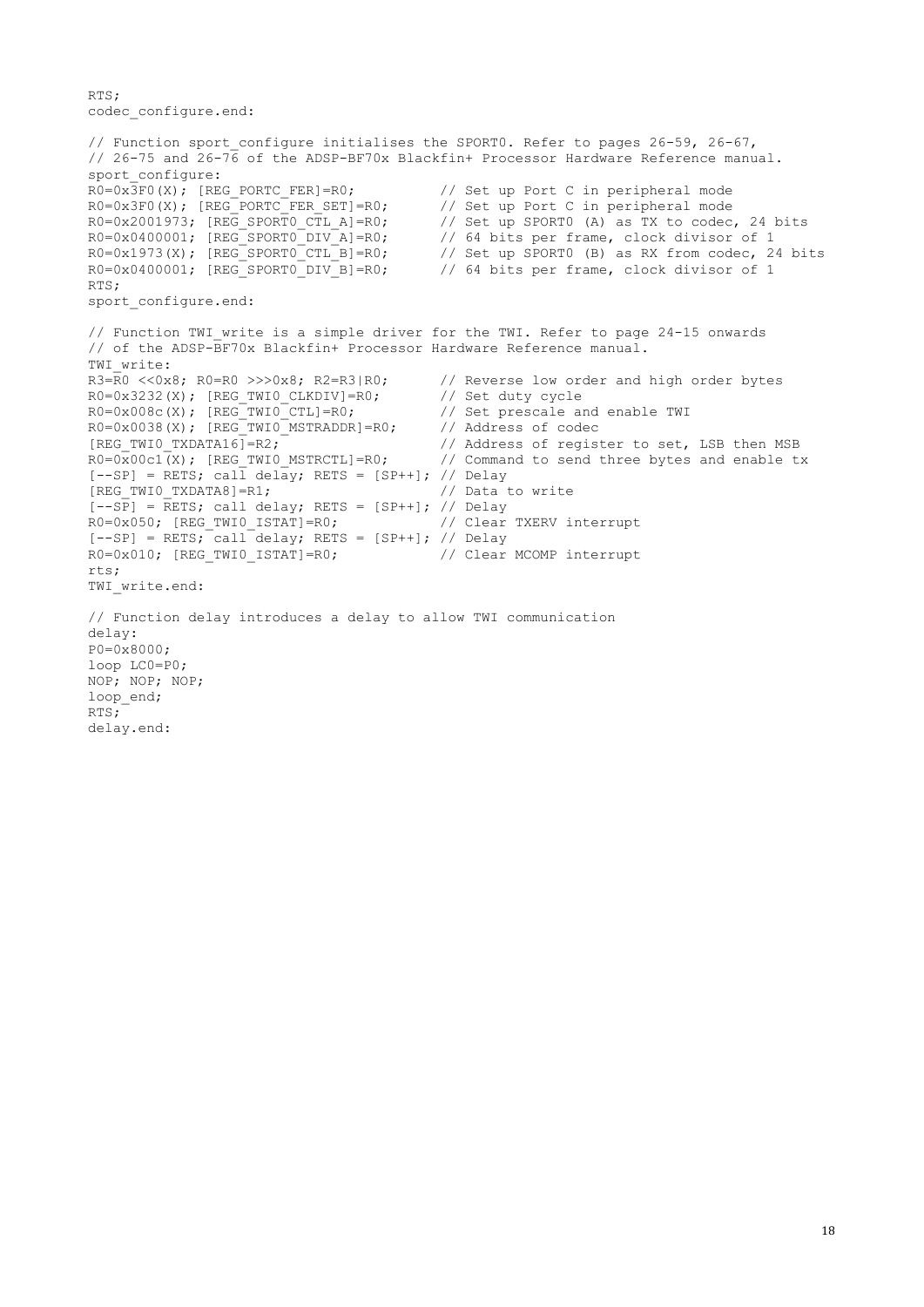```
Program ASMF7 is a single MAC FIR filtering program similar to ASM FIR 5. However, it 
initially loads the coefficients into L2 memory before moving them to L1. This is to 
avoid the memory issues which limit ASM FIR 5. The program can handle 8050 32-bit 
coefficients. It alo sets the clock for maximum (boot mode).
Author: Patrick Gaydecki 
Date : 18.08.2017 
*/ 
.section L2 sram; // Linker places data into L2
.byte4/r32 filter[]="filter.txt"; // Load 32-bit coefficients from file
.section program; 
.global main;
.align 4;
# include <defBF706.h>
_main:
call codec configure;
call sport_configure;
// Set the clocks to maximum
R1=0X2000; 
[REG_CGU0_CTL]=R1;
R1=0 \overline{X}4204\overline{2}442;[REG_CGU0_DIV]=R1;
// Move the coefficients into L1 
P0=length(filter); 
I0=filter;
I1=0x11900000; 
LOOP LC0=P0; 
R0 = [I0++];[I1++] = R0;LOOP END;
P0 =length(filter)*4;
I0=0x11800000;B0=I0;L0=P0; // Circular buffer for input data, Block A
I1=0x11900000;B1=I1;L1=P0; // Circular buffer for filter coefficients, Block B
P0=length(filter)-1;
r3.h=0.5r;
get_audio: 
wait left:
R0=[REG SPORT0 CTL B]; CC=BITTST(R0, 31); if !CC jump wait left; // Wait left flag in
RO=[REGSPORT0RXPRTB];A0 = 0 || [IO++] = R0 || R1 = [I1++];
A1=0:
LOOP LC0=P0;
A1:0+= R0 * R1 || R0 = [I0++] || R1 = [I1++]; // Filter left
LOOP END;
A1:0++ R0*R1 || I0-=4;R1=A1:0; r1=r1*r3;
[REG_SPORT0_TXPRI_A]=R1;
wait right:
R0=[REG SPORT0 CTL B]; CC=BITTST(R0, 30); if !CC jump wait right; // Wait right flag in
R0=[REG\_SPORT0-RXPRI_B]; [REG SPORT0_TXPRI_A]=R0; // Write right out
jump get_audio;
rts;
. main.end:
// Function codec configure initialises the ADAU1761 codec. Refer to the control register
// descriptions, page 51 onwards of the ADAU1761 data sheet.
codec_configure:
[-S^p] = RETS; \frac{1}{2} = RETS;
R1=0x01(X); R0=0x4000(X); call TWI write; // Enable master clock, disable PLL
R1=0x7f(X); R0=0x40f9(X); call TWI write; // Enable all clocks
R1=0x03(X); R0=0x40fa(X); call TWI write; // Enable all clocks
R1=0x01(X); R0=0x4015(X); call TWI<sup>-</sup>write; // Set serial port master mode
R1=0x13(X); R0=0x4019(X); call TWI_write; // Set ADC to on, both channels
R1=0x21(X); R0=0x401c(X); call TWI write; // Enable left channel mixer
R1=0x41(X); R0=0x401e(X); call TWI write; // Enable right channel mixer
R1=0x03(X); R0=0x4029(X); call TWI_write; // Turn on power, both channels
R1=0x03(X); R0=0x402a(X); call TWI<sup>_w</sup>rite; // Set both DACs on
R1=0x01(X); R0=0x40f2(X); call TWI_write; // DAC gets L, R input from serial port
R1=0x01(X); R0=0x40f3(X); call TWI_write; // ADC sends L, R input to serial port
```
 $/$ \*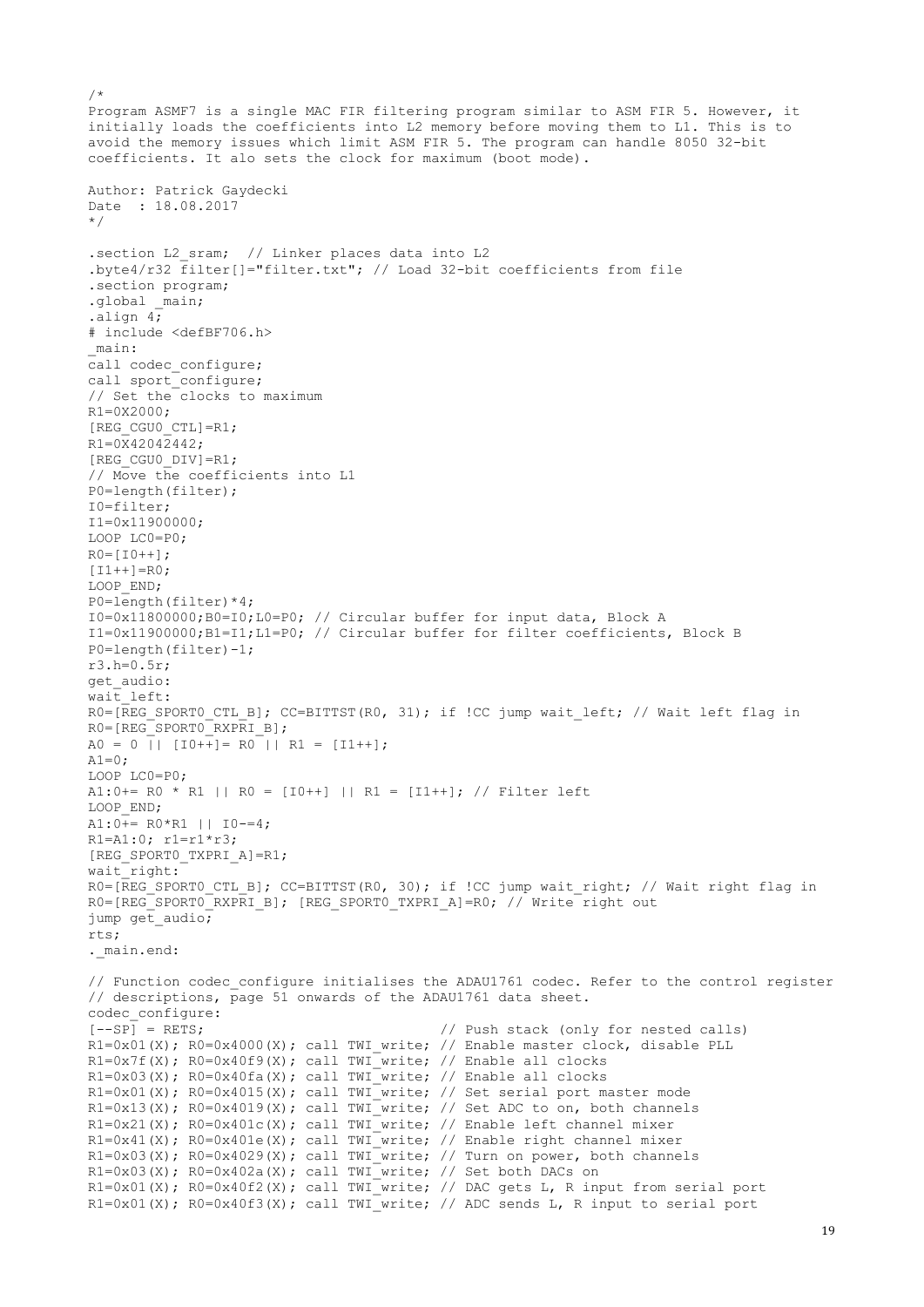```
R1=0x0b(X); R0=0x400a(X); call TWI write; // Set left line-in gain to 0 dB
R1=0x0b(X); R0=0x400c(X); call TWI write; // Set right line-in gain to 0 dB
R1=0xe7(X); R0=0x4023(X); call TWI_write; // Set left headphone volume to 0 dB
R1=0xe7(X); R0=0x4024(X); call TWI<sup>-</sup>write; // Set right headphone volume to 0 dB
R1=0x00(X); R0=0x4017(X); call TWI_write; // Set codec default sample rate, 48 kHz
NOP;
RETS = [SP++]; \frac{1}{2} // Pop stack (only for nested calls)
RTS;
codec_configure.end:
// Function sport_configure initialises the SPORT0. Refer to pages 26-59, 26-67,
// 26-75 and 26-76 of the ADSP-BF70x Blackfin+ Processor Hardware Reference manual.
sport_{configure:}<br>R0=0x3F0(X); [REG PORTC FER]=R0;
                                             // Set up Port C in peripheral mode
R0=0x3F0(X); [REG_PORTC_FER_SET]=R0; // Set up Port C in peripheral mode R0=0x2001973; [REG_SPORTO_CTL_A]=R0; // Set up SPORTO (A) as TX to codec
R0=0x2001973; [REG_SPORTO_CTL_A]=R0; // Set up SPORT0 (A) as TX to codec, 24 bits<br>R0=0x0400001; [REG_SPORTO_DIV_A]=R0; // 64 bits per frame, clock divisor of 1<br>R0=0x1973(X); [REG_SPORTO_CTL_B]=R0; // Set up SPORT0 (B) as 
R0=0x0400001; [REG SPORT0 DIV A]=R0; // 64 bits per frame, clock divisor of 1
R0=0x1973(X); [REG SPORTO CTL B]=R0; // Set up SPORTO (B) as RX from codec, 24 bits
R0=0x0400001; [REG_SPORT0_DIV_B]=R0; // 64 bits per frame, clock divisor of 1
RTS;
sport configure.end:
// Function TWI write is a simple driver for the TWI. Refer to page 24-15 onwards
// of the ADSP-BF70x Blackfin+ Processor Hardware Reference manual.
TWI write:
R3=R0 <<0x8; R0=R0 >>>0x8; R2=R3|R0; // Reverse low order and high order bytes
R0=0x3232(X); [REG_TWIO_CLKDIV]=R0; // Set duty cycle
R0=0x008c(X); [REG_TWIO_CTL]=R0; // Set prescale and enable TWI
R0=0x0038(X); [REG_TWIO_MSTRADDR]=R0; // Address of codec
[REG_TWI0_TXDATA16]=R2; \overline{ } // Address of register to set, LSB then MSB
R0=0x00c1(X); [REG TWI0 MSTRCTL]=R0; // Command to send three bytes and enable tx
[--SP] = RETS; call delay; RETS = [SP++]; // Delay
[REG_TWI0_TXDATA8]=R1; // Data to write
[--SP] = RETS; call delay; RETS = [SP++]; // Delay
R0=0x050; [REG_TWI0_ISTAT]=R0; // Clear TXERV interrupt
[--SP] = RETS; call delay; RETS = [SP++]; // Delay
R0=0x010; [REG_TWI0_ISTAT]=R0; // Clear MCOMP interrupt
rts;
TWI write.end:
// Function delay introduces a delay to allow TWI communication
delay:
P0=0x8000;
loop LC0=P0;
NOP; NOP; NOP;
loop_end;
RTS;
delay.end:
```